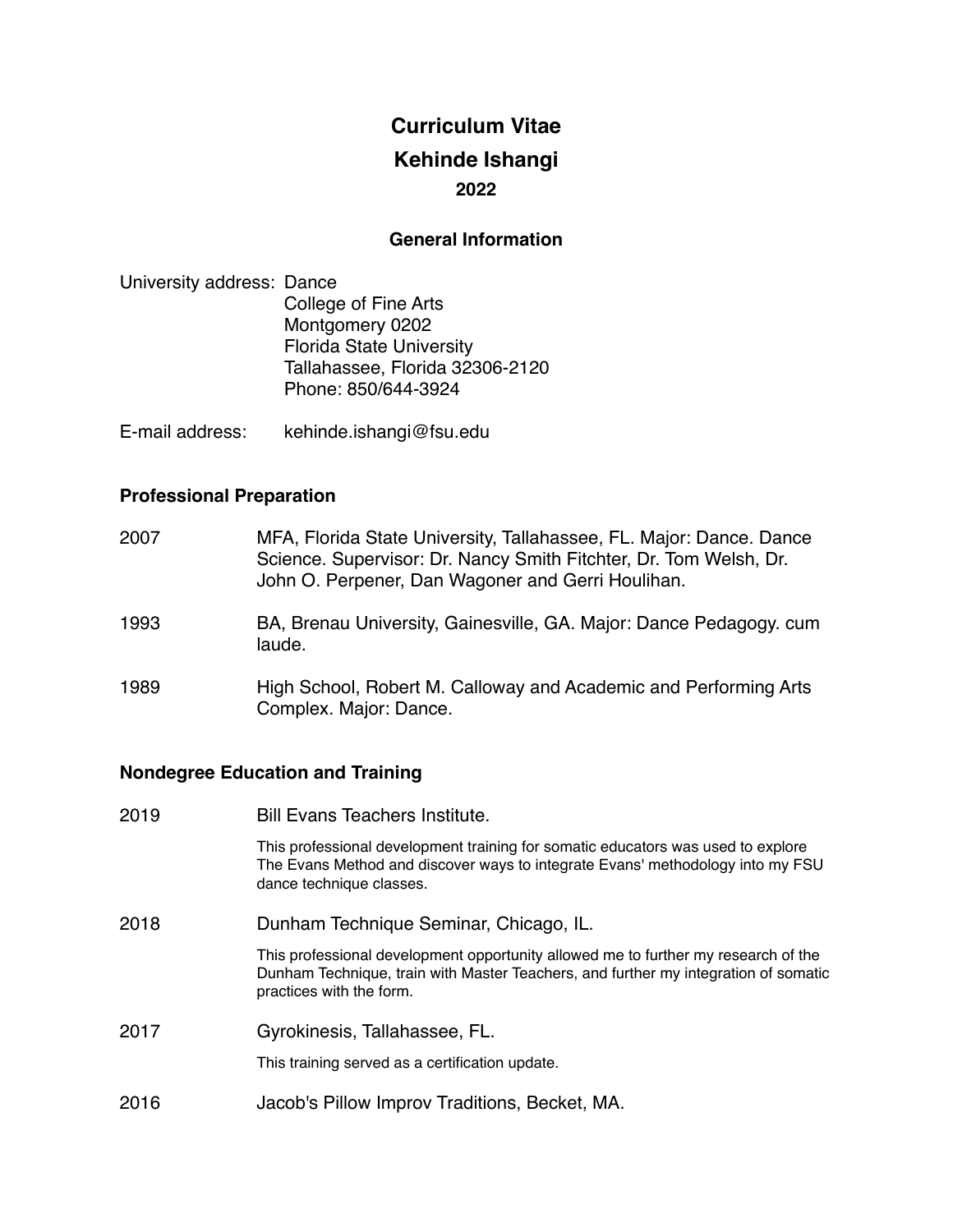|           | This workshop supported my desire to deepen my solo choreographic practice by<br>integrating Blues and Jazz improvisational skills inside my studio practice.                                                    |
|-----------|------------------------------------------------------------------------------------------------------------------------------------------------------------------------------------------------------------------|
| 2013      | Workshop in GYROTONIC <sup>®</sup> Pathways of the Hip, Shoulder and Spine,<br>West Palm Beach, FL.                                                                                                              |
|           | Every two years, certified trainers must re-qualify for their instructor license. This<br>workshop is a continued education course that allowed me to integrate functional<br>anatomy into my Gyrotonic classes. |
| 2005      | Escola da Danca, Salvador, Bahia, Brazil.                                                                                                                                                                        |
|           | This was a one-week workshop where I explored the hybrid dance form of Rosangela<br>Silvestre.                                                                                                                   |
| 2005      | Ronald K. Brown/Evidence Dance Company, Internship, New York, NY.                                                                                                                                                |
|           | A two-week workshop that also allowed me to intern/apprentice with Evidence Dance<br>Company and studied the directing/coaching of Ronald K. Brown.                                                              |
| 2005      | West Virginia University, West African Dance, Drum and Culture Study<br>Abroad Program, Ghana.                                                                                                                   |
|           | A month-long study abroad program that allowed me to deepen my study of African<br>dance, history, culture, and song.                                                                                            |
| 1997-1999 | Tampa School of Ballet, Tampa, FL.                                                                                                                                                                               |
|           | I continued intensive ballet technique coaching with Ballet Master Erikki Tann.                                                                                                                                  |
| 1991      | Alvin Ailey American Dance School, Summer Program, New York, NY.                                                                                                                                                 |
|           | I trained as a summer scholarship recipient at the Ailey School studying Ballet,<br>Dunham, Graham, Horton, and Simonson Techniques.                                                                             |
| 1987-1989 | Ballet Mississippi School of Ballet and Junior Company, Jackson, MS.                                                                                                                                             |
|           | As a high school student, I was a member of the Mississippi Ballet Youth Company<br>and a student in its school.                                                                                                 |
|           |                                                                                                                                                                                                                  |

# **Professional Credential(s)**

| 2021-present | <b>Gyrotonic Archway Certification.</b>                                                |
|--------------|----------------------------------------------------------------------------------------|
|              | This course allows me to build the Dance Science Curriculum and expand my<br>teaching. |
| 2021-present | Zena Rommett Floor-barre Certification.                                                |
|              | This course allows me to build the Dance Science curriculum and expand my<br>teaching. |
| 2021-present | Gyrotonic Jumping-Stretching Board Certification.                                      |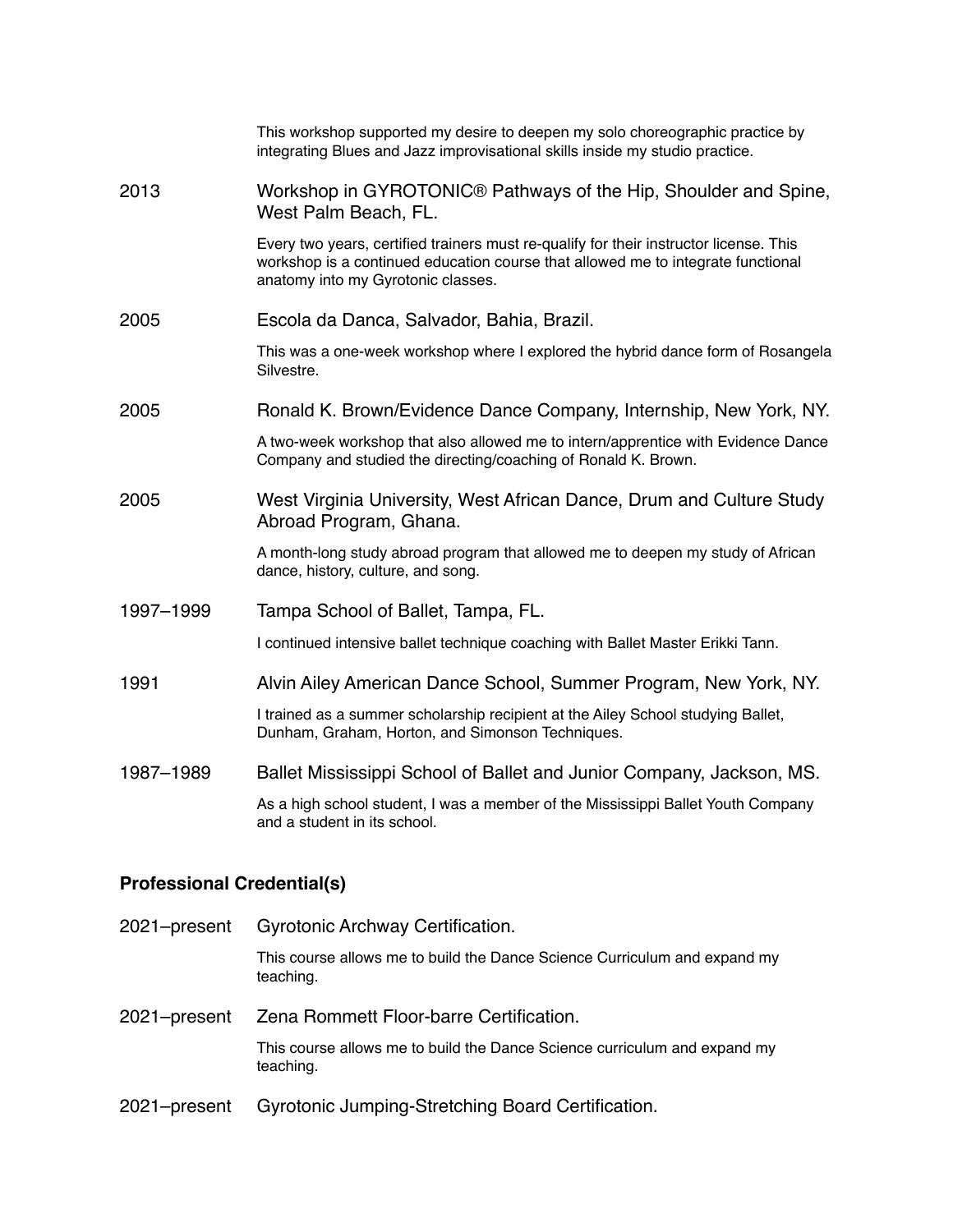This course allows me to build the Dance Science curriculum and expand my teaching.

2014–present Franklin Method Educator.

I have completed all three levels of this somatic practice. Level 1 dealt with understanding and embodying the bones. Level 2 deals with understanding and embodying the muscles, and Level 3 is dedicated to understanding and embodying the movement and function of the organs.

- 2012–present Certified in GYROKINESIS® Level 1.
- 2011–present Certified in GYROTONIC® Level 2.

This certification course builds on Level 1 and incorporates more complex movement sequences.

2009–present Certified in GYROTONIC® Level 1.

This certification allowed me to train in a somatic system that supports suppleness, flexibility, and expansive movement.

2005–present Certified in STOTT PILATES®.

This certification course is a strength-based conditioning system inspired by the work of Joesph Pilates.

2021 Gyrotonic Archway Certification.

The Gyrotonic Method utilizes specialized equipment, each requiring certification. In addition, the Archway certification course incorporates inverted exercises, unlike the other repertoire, allowing dancers to better train the upper body for inversions and integration of the back with the lower body.

2021 Zena Rommett Floor-Barre® Certification.

This Floor-Barre certification supports my integration of functional anatomy within the Ballet Technique. Floor-Barre utilizes Ballet vocabulary on the floor to strengthen and reeducate alignment, core control, and muscular coordination.

2021 Gyrotonic Jumping-Stretching Board Certification.

The Gyrotonic Jumping-Stretching Board certification course utilizes specialized equipment. In Jumping-Stretching Board, participants expound upon Gyrotonic vocabulary to increase movement range, build jumping capacities, and improve proprioception in turning.

2019 Franklin Method Level 3 Educator Training, New York, NY.

This somatic method is the highest level of training in the Franklin Method education system. This certification process focused on the function and movement of the organs.

2019 Gyrotonic Leg Extension Unit, Tallahassee, FL.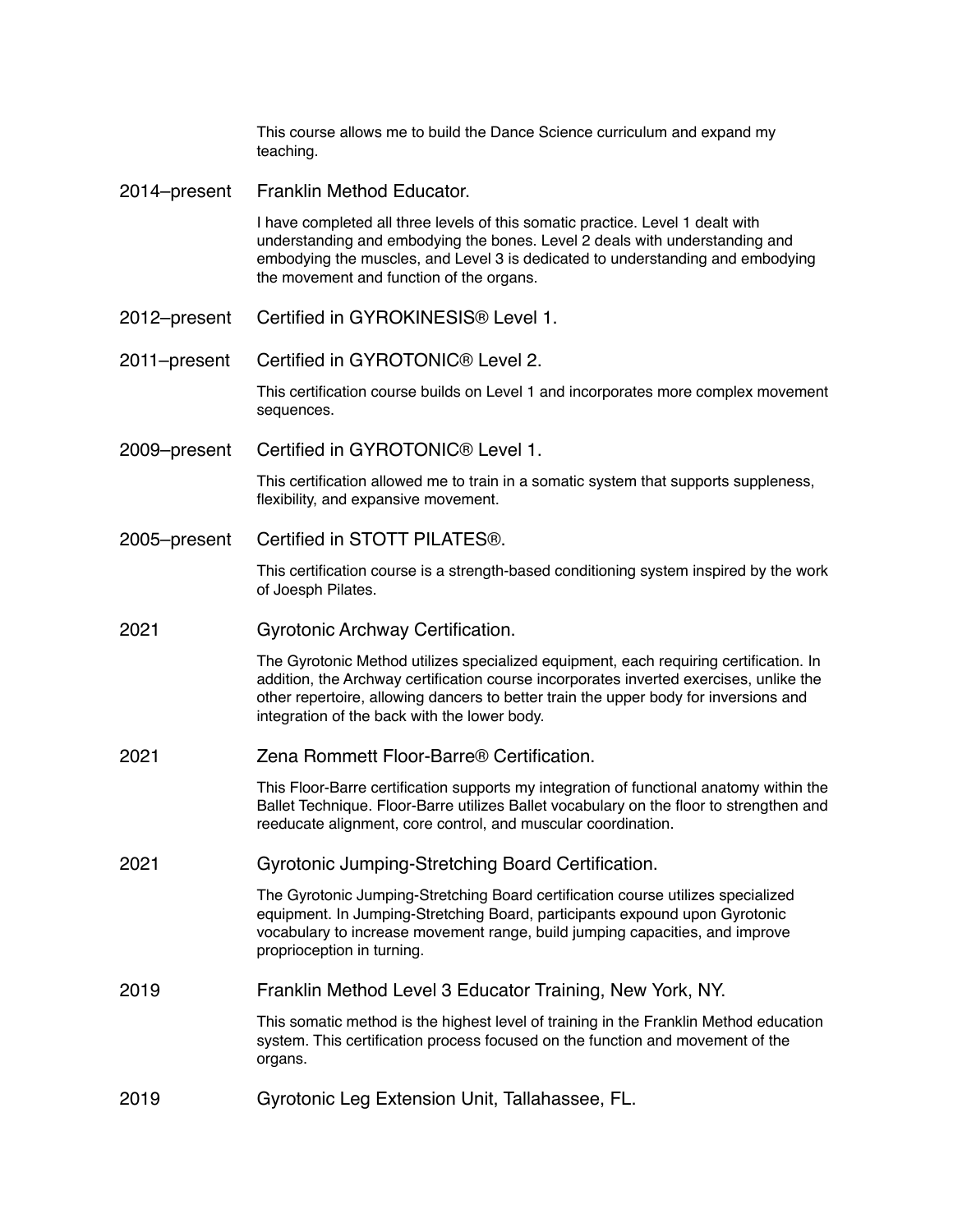|      | The Gyrotonic Leg Extension certification course uses specialized equipment<br>focused on the knee joint. The Leg Extension course provided additional education<br>for building knee strength while integrating upper body coordination and control. |
|------|-------------------------------------------------------------------------------------------------------------------------------------------------------------------------------------------------------------------------------------------------------|
| 2017 | Certification in CoreAlign®, Sarasota, FL.                                                                                                                                                                                                            |
|      | This certification expounded upon my Pilates training, designed by a physical<br>therapist who utilizes Pilates movement vocabulary to increase gait and bilateral<br>muscular efficiency.                                                            |
| 2015 | Certified in GYROTONIC® Application for Dancers Level 1, New York,<br>NY.                                                                                                                                                                             |
|      | This certification course, designed for dance vocabulary, augmented my knowledge<br>of the Gyrotonic Expansion System to train dancers as athletes more intensely.                                                                                    |

#### **Professional Experience**

- 2017–present Assistant Professor, School of Dance, Florida State University.
- 2014–2015 Performer, Narcisse/Movement Project, New Orleans, LA, USA. Company member.
- 2014 Soloist, Dancing Grounds' Dance for Social Change, New Orleans, LA, USA. Performed the solo, "The Most Important Thing" choreographed by Marion Spencer.
- 2013 Guest Artist, Crescent City Choreographers, New Orleans, LA, USA. Performed in the Dance for Life Festival.
- 2013 Guest Artist, Soloist, Maya Taylor Dance Company, New Orleans, LA, USA. Performed "They Shoot Horses Don't They?" at Marigny Opera House's New Dance Festival.
- 2013 Performer, 2B Tribe, New Orleans, LA, USA. Dance company member.
- 2012 Soloist and Co-choreographer, SOULZ, a musical Paris, France.
- 2009–2011 Performer, Soloist, Compagnie Georges Momboye, Paris, France. Tour nationally and internationally with Sacre du printemps and Ciel et terre.
- 2009 Guest Artist, Compagnie Armstrong Jazz Ballet of Paris, France. Performed at Stage Internazionale Di Danza, Torrre Delllo'Orso – Lecce, Italy Dance.
- 2009 Performer, Fais danser la poussière (Film), Paris, France. Featured dancer in the ELOA Production aired on France TV2.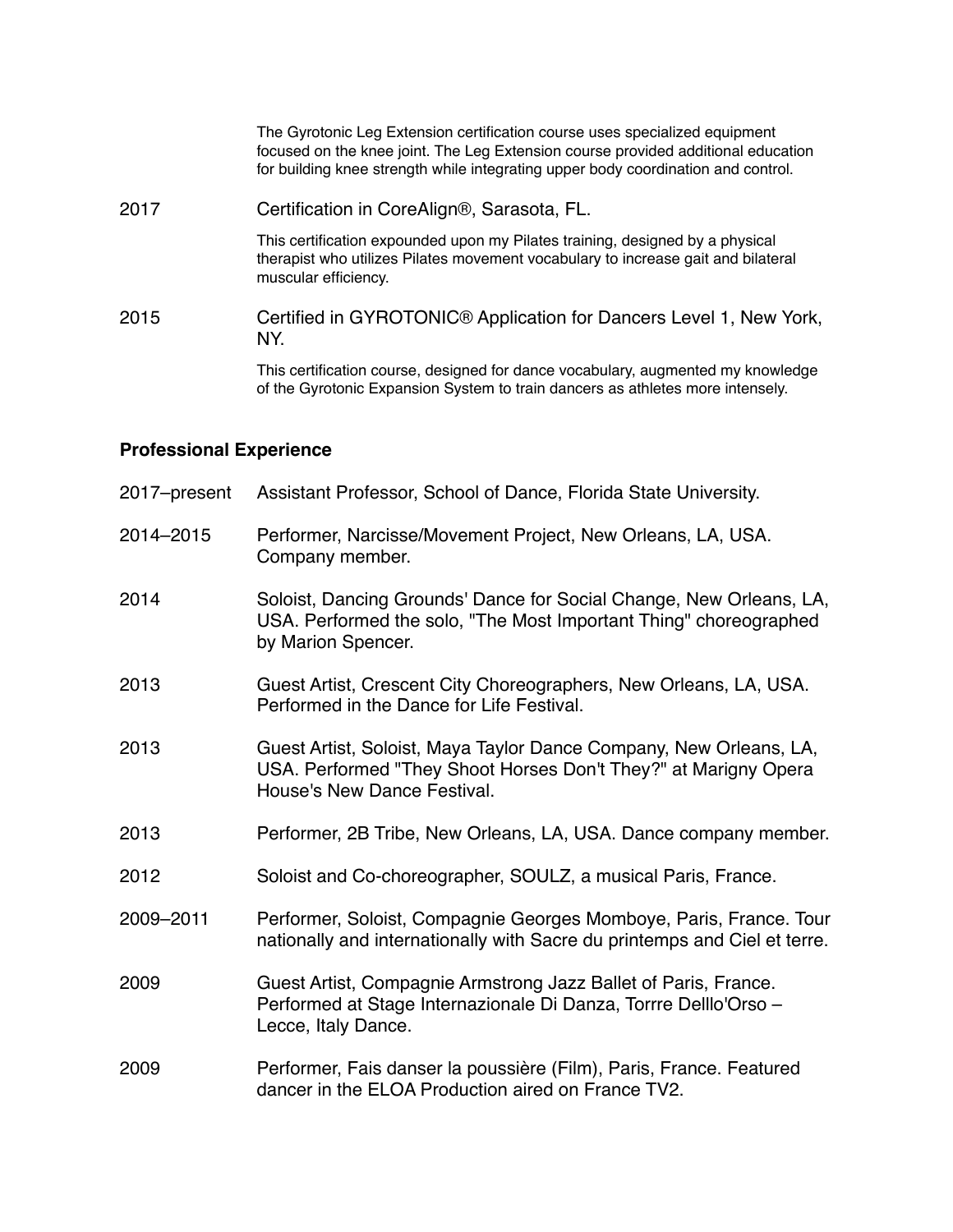| 2008-2009 | Principal Dancer and Rehearsal Assistant, Compagnie James Carlès,<br>Toulouse, France. Performed at Hommage aux Chorégraphes Afro-<br>Américains Festival Danses et Continents Noirs. |
|-----------|---------------------------------------------------------------------------------------------------------------------------------------------------------------------------------------|
| 2004-2007 | Graduate Teaching Assistant, School of Dance, Florida State<br>University.                                                                                                            |
| 2006      | Business Off Clerical Etc, School of Dance, Florida State University.                                                                                                                 |
| 2005-2006 | Athletic & Rec Assistant, CAMPUS REC FITNESS CENTER, Florida<br>State University.                                                                                                     |
| 2005-2006 | Health Profession Aide, APARTMENT HOUSING 1, Florida State<br>University.                                                                                                             |
| 2006      | Guest Artist, Terpsicorps Dance Theatre, Asheville, NC, USA.<br>Performed "The Scarlet Letter," as Pearl.                                                                             |
| 2000-2004 | Performer, Principal Dancer, Cleo Parker Robinson Dance Ensemble,<br>Denver, CO, USA. Performed nationally and internationally.                                                       |
| 2002      | Guest Artist, Ishangi African Dancers, New York, NY, USA. Performed<br>at Roots International Festival, Gambia, West Africa.                                                          |
| 2000      | Guest Artist, Dallas Black Dance Theater, Dallas, TX, USA. Performed<br>in "Porgy and Bess".                                                                                          |
| 1999      | Guest Artist, Ballethnic Dance Company, Atlanta, GA, USA. "Urban<br>Nutcracker," Waltz of the Flowers.                                                                                |
| 1998      | Guest Artist, Florida Dance Theater, Lakeland, FL, USA. Performed<br>"Nutcracker," Sugar Plum Fairy.                                                                                  |
| 1993-1997 | Performer, Soloist, Ballethnic Dance Company, Atlanta, GA, USA.<br>Performed nationally.                                                                                              |

# **Visiting Professorship(s)**

| 2016-2017 | Florida State University, College of Fine Arts, School of Dance.                                                                              |
|-----------|-----------------------------------------------------------------------------------------------------------------------------------------------|
|           | Responsible for teaching Ballet in lieu of a professor's sabbatical year and supporting<br>the needs of the department's conditioning studio. |
| 2013-2014 | Tulane University, Department of Theatre and Dance.                                                                                           |

Responsible for integrating course in the Dance Sciences into the curriculum.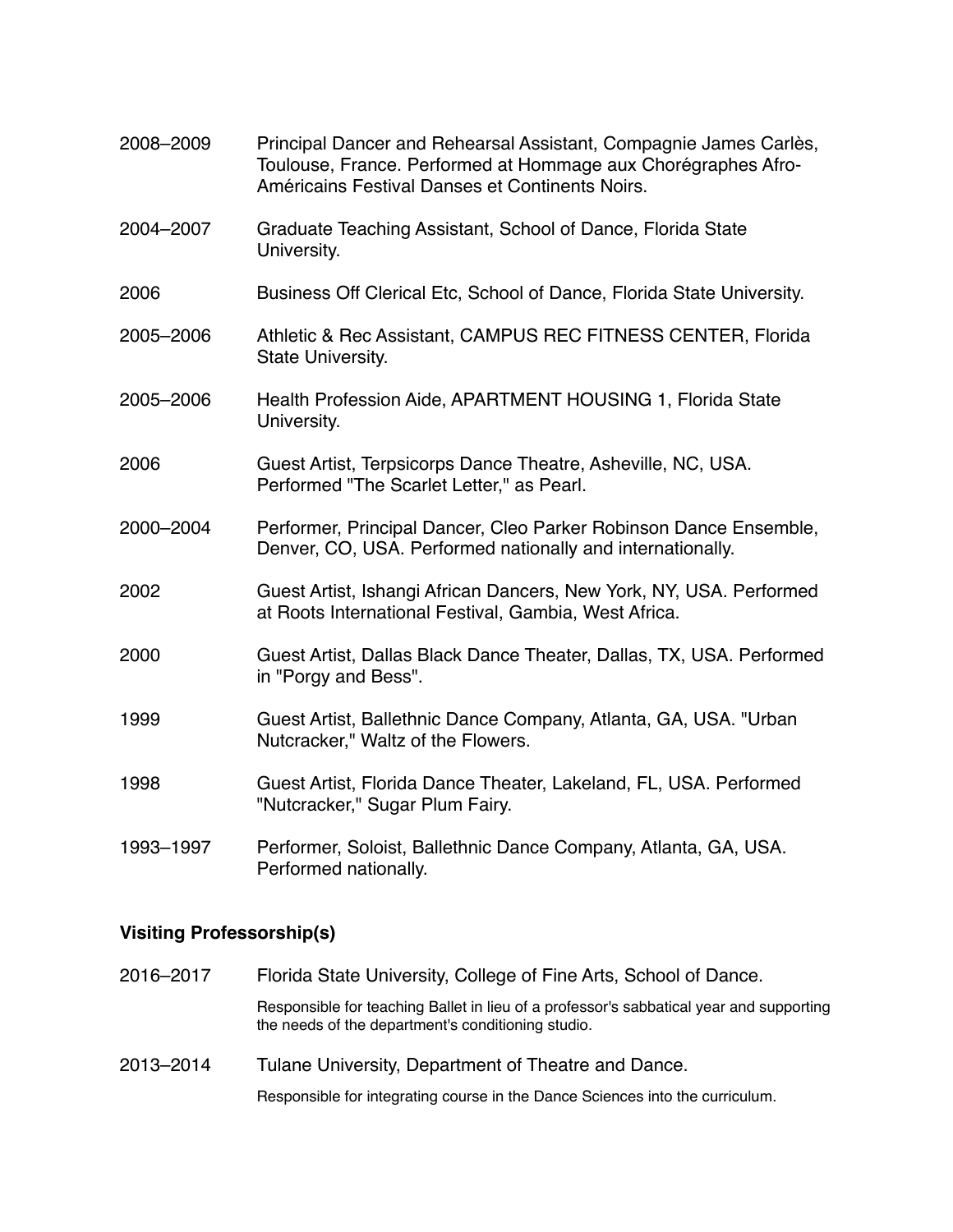2007–2008 Florida State University, College of Fine Arts, School of Dance, Dance Science.

## **Honors, Awards, and Prizes**

University Undergraduate Teaching Award Nominee, Florida State University (2020). Coca-Cola Minority Scholar, Coca-Cola Scholars Foundation (1992). Alvin Ailey American Dance Center Summer Scholar, The Ailey School (1991).

## **Fellowship(s)**

Florida State University Fellow, Florida State University (2005–2006).

## **Current Membership in Professional Organizations**

Florida Black Dance Artists Organization International Association for Blacks in Dance International Somatic Movement Education and Therapy Association

# **Teaching**

### **Courses Taught**

Ballet (DAA5218) Ballet III (DAA4210) Contemporary Dance II (DAA3109) Dance Kinesiology (DAN3714) Ballet II (DAA3209) Contemporary Dance (DAA5118) Contemporary Dance I (DAA3108) Science of Dance Training (DAE5305) Directed Individual Study (DAN4905) Special Topics in Dance (DAN5930) Directed Individual Study (DAN5905) Special Topics in Dance (DAN4935) Ballet I (DAA3208) Franklin Method (DAN4935) Franklin Method (DAN5930) Dance Conditioning (DAN3744) Dance Conditioning for Grads (DAN5905) Research in Dance Sciences (DAN5930) Apparatus Training (DAN4935)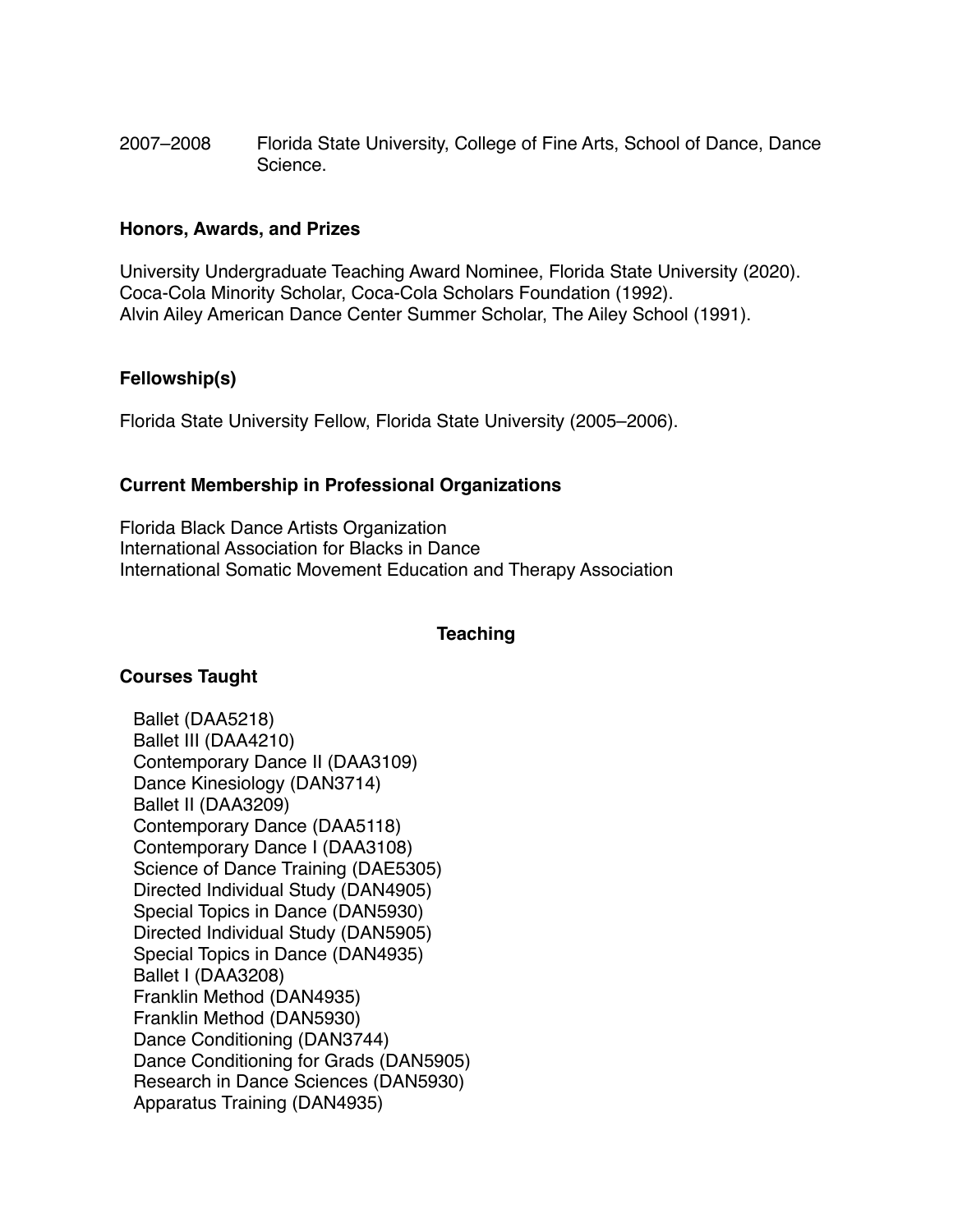Apparatus Training (DAN5930) Cross Training for Injured Dan (DAN4935) Reformer Coaching (DAN4935) Reformer Coaching (DAN5930) Introduction to the Dance Profession (DAN2101) Mentored Studio Practice (DAN5905) Beginning Ballet I-Nonmajors (DAA1200)

# **Curriculum Development**

Created a course in Dance Science at Tulane University. This course was geared to creating greater body awareness and increased injury reduction (2015)

# **Master's Committee Chair**

Douglas, A., graduate. (2021).

Vick, L., graduate. (2020). *Washing of Classical Ballet: A Choreographic Investigation of Disturbed Stillness and the Ocean's Control*.

Gray, D., student. *R3MX: An Embodied Structured Mixtape*.

# **Master's Committee Member**

- Bailey, L. F., graduate. (2021). *REVERENCE/RELEVANCE: CHOREOGRAPHING ENVIRONMENTAL SUSTAINABILITY IN BALLET*.
- Amos, E., graduate. (2019). *Every Sunday Morning: An Investigation of Improvisatory Dance and Ritual Practices of the Black Church*.
- Nielson, E., graduate. (2019). *Long Live The Team: Choreographic Exploration of My Grieving Body and The Carnival as Heal Expression*.
- Persall, M., graduate. (2019). *Mi Protesta A VeneZuela: A Study Of The Afro-Venezuelan Dance Form Tambor And Its Cultural Importance In Modern Day Venezuela*.
- Ortiz, C., graduate. (2018). *Break and Build: A movement installation of Hip-Hop and Healing*.
- Rivas, S. A., graduate. (2018). *Creating a Targeted Conditioning Program to Manage the Demands of a Choreographic Work*.
- Copeland, C., student. *The Slow Regard of Silent Things: Building Mental and Emotional Resilience for Dancers*.

# **Bachelor's Committee Member**

Molina, C., student. *Jump Training For Dancers*.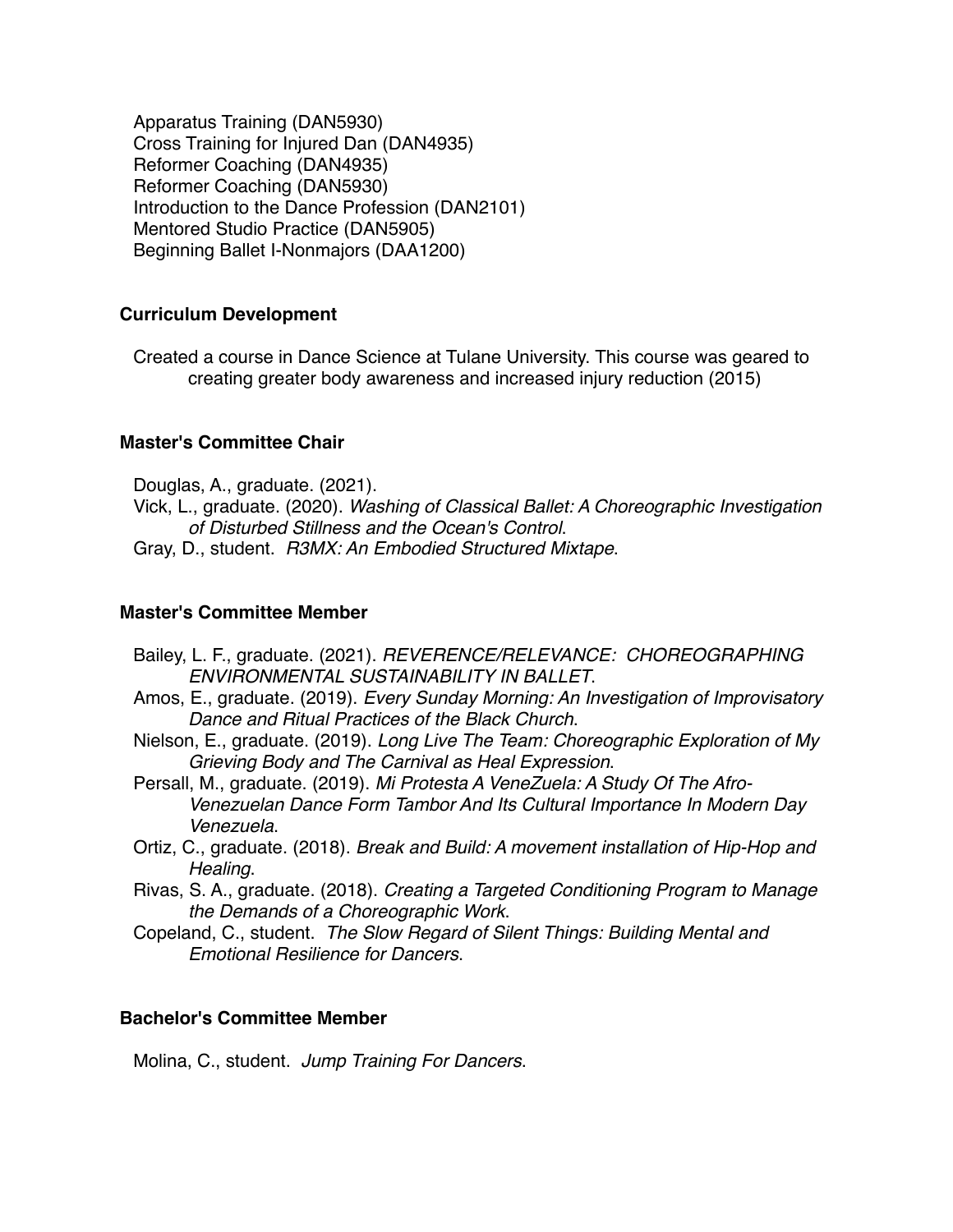### **Supervision of Student Research Not Related to Thesis or Dissertation**

Jones, S. (2019).

I served as Faculty Mentor for this MA Candidate preparing for the student adjudicated concert, Days of Dance.

Cauley, L. (2018–19).

I served as Faculty Mentor for this MFA Candidate preparing for the student adjudicated concert, Days of Dance.

Tucker, A. (2018–19).

I served as Faculty Mentor for this BFA Candidate preparing for the student adjudicated concert, Days of Dance.

Ward, M. (2018–19).

I served as Faculty Mentor for this BFA Candidate preparing for the student adjudicated concert, Days of Dance.

Cobblah, M. (2017–18).

Melissa Cobblah submitted work for the student adjudicated concert, Days of Dance. I served as her faculty mentor.

# **Additional Teaching Not Reported Elsewhere**

Ishangi, K. (2022). *Zena Rommett Floor-Barre and Ballet Master Classes*. Florida A & M Mahogany Dance Company.

A series of Master Classes were taught using functional anatomy in the practices of Floor-Barre and Ballet technique.

Ishangi, K. (2020). *Dance in Paris Study Abroad Program Director*. Florida State University.

A month-long experience in Paris, France studying dance and history. Cancelled due to COVID.

Ishangi, K. (2019). *Gyrotonic Guest Lecturer, Moving from the Organs*. Florida State University, School of Dance.

This lecture focused on the movements of the heart and lungs.

Ishangi, K. (2014–2016). *DANC 4810-01, Conditioning for Dancers*. Tulane University, Department of Theatre and Dance.

Ishangi, K. (2013–2014). *DANC 3830, Intensive Modern Dance III, Undergraduate*. Tulane University, Department of Theatre and Dance.

Ishangi, K. (2013). *DANC 4810-01, Dance Movement Science, Undergraduate*. Tulane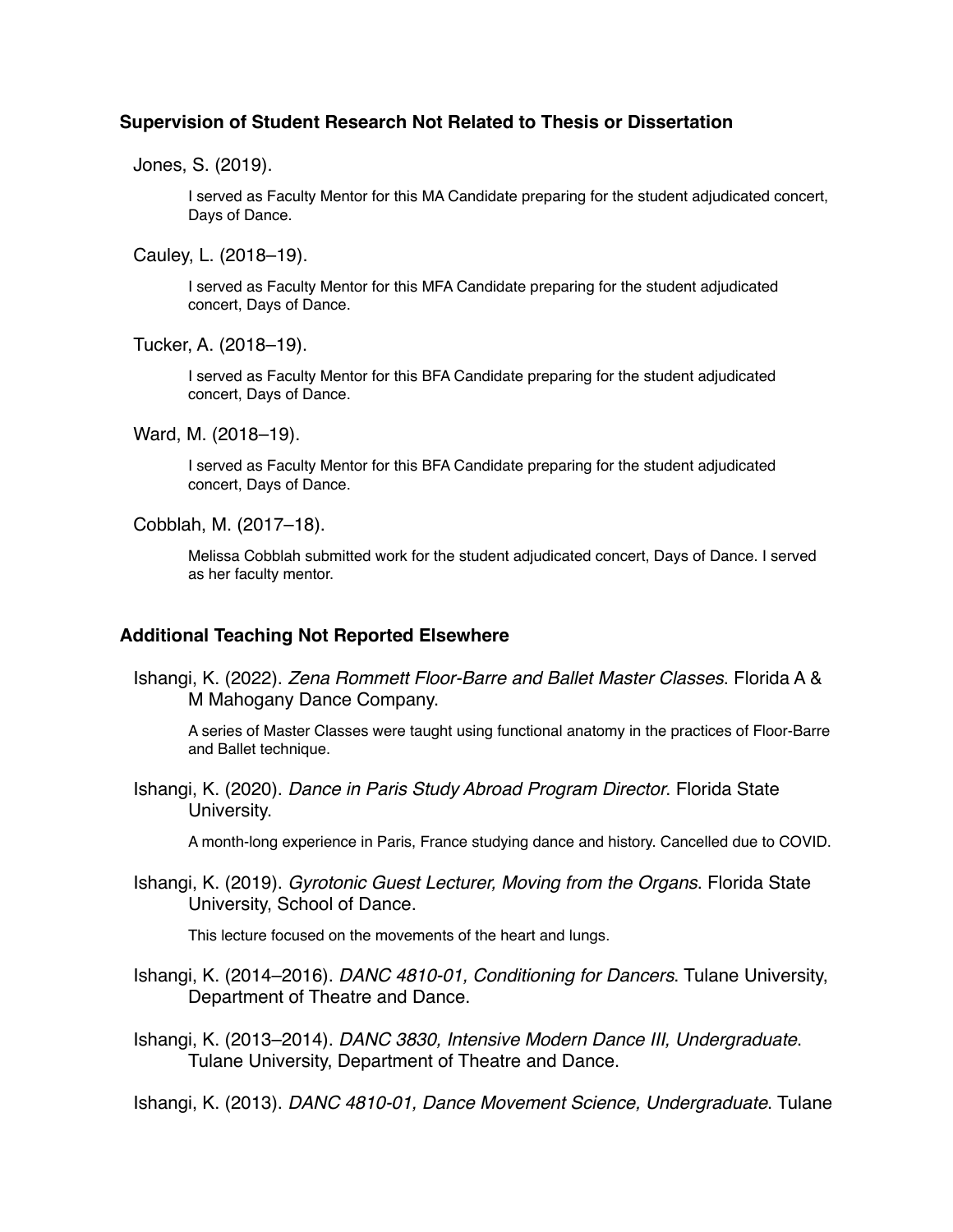University, Department of Theatre and Dance.

- Ishangi, K. (2013–2014). *DANC 4830 Intensive Modern Dance IV, Undergraduate*. Tulane University, Department of Theatre and Dance.
- Ishangi, K. (2013). *DANC 6910-02, Dance Movement Science, Graduate*. Tulane University, Department of Theatre and Dance.
- Ishangi, K. (2013–2015). *DANC 2970, Modern Dance II, Undergraduate*. Tulane University, Department of Theatre and Dance.
- Ishangi, K. (2013–2015). *DANC 4820, Ballet IV, Undergraduate*. Tulane University, Department of Theatre and Dance.
- Ishangi, K. (2013–2015). *DANC 6910-01, Modern Dance II, Graduate*. Tulane University, Department of Theatre and Dance.
- Ishangi, K. (2013–2016). *Adjunct Professor*. Tulane University.
- Ishangi, K. (2012). *Movement Coaching*. The Ishangi Institute.
- Ishangi, K. (2011). *Dance Conditioning*. Urban Bush Women's Summer Leadership Institute.
- Ishangi, K. (2011–2012). *Gyrotonic*. Rituel Studio, Paris, France.
- Ishangi, K. (2011–2013). *Pilates and Gyrotonic*. Romney Pilates Center.
- Ishangi, K. (2011–2015). *Teacher of Ballet, Pilates, and Gyrokinesis*. Ashe Cultural Arts Center, Sisters Making a Change.
- Ishangi, K. (2010–2012). *Ballet, Pointe, Modern, History, Choreography, and Dance Conditioning*. Académie Américaine de Danse de Paris, Paris, France.
- Ishangi, K. (2010–2012). *Dance Faculty*. Académie Américaine de Danse de Paris. Taught Ballet, Modern, Pointe, Dance Conditioning, History and Choreography.
- Ishangi, K. (2010–2012). *Gyrotonic and Gyrokinesis*. Gyrotonic® Paris, Paris, France.
- Ishangi, K. (2010). *Pilates, Gyrotonic, and Client Rehabilitation*. Body-N-Balance.
- Ishangi, K. (2009–2011). *Pilates Mat and Reformer*. Equilibré Pilates, Paris France.
- Ishangi, K. (2008–2009). *Ballet and Dance Conditioning*. Centre James Carlès, Toulouse, France.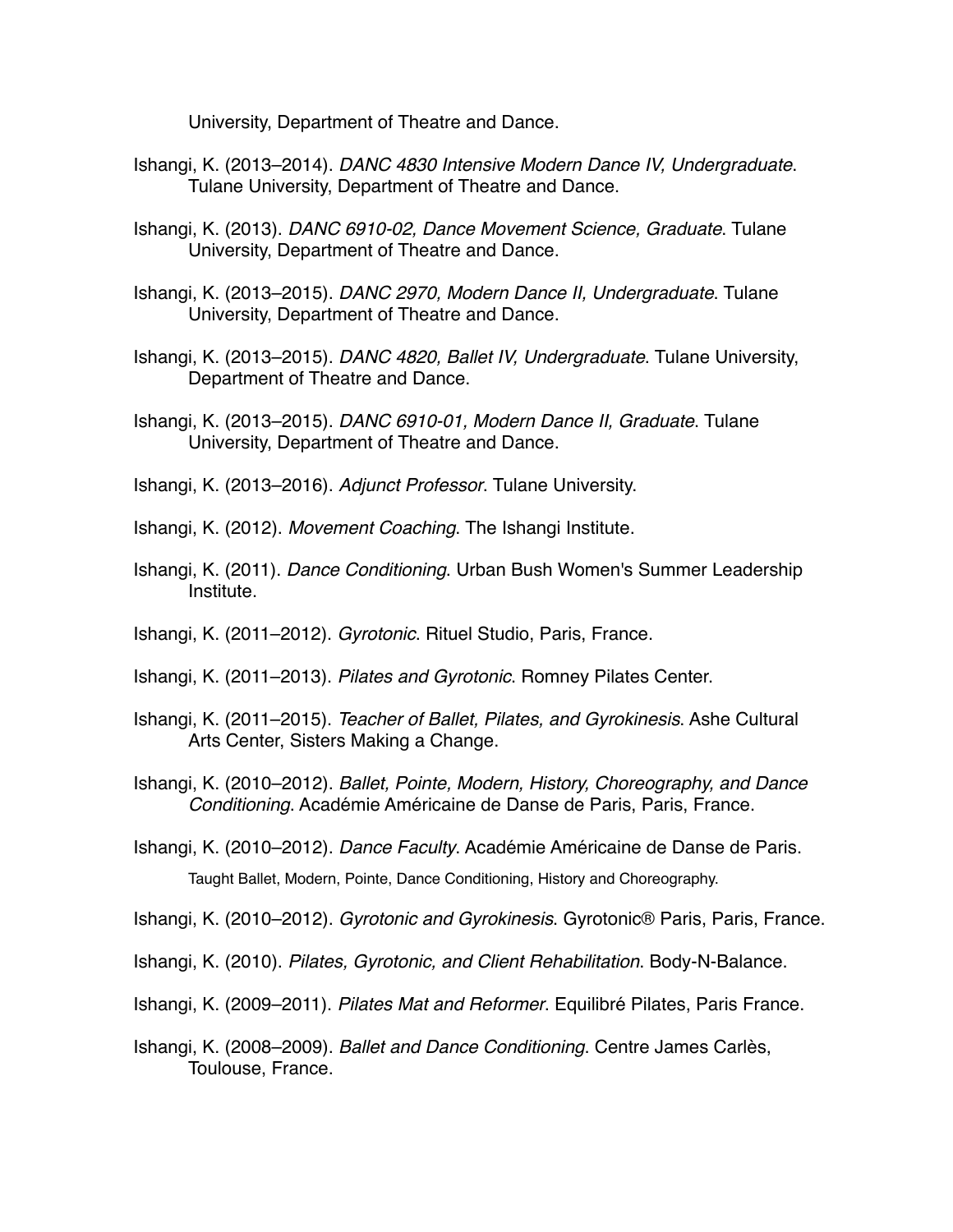Ishangi, K. (2008–2009). *Dance Faculty*. Centre James Carlès, Toulouse, France.

- Ishangi, K. (2007). *Dance Conditioning*. Urban Bush Women's Summer Leadership Institute.
- Ishangi, K. (2007–2008). *Dance Conditioning Specialist*. Urban Bush Women and Jant-Bi, Senegal, West Africa.
- Ishangi, K. (2006). *Modern and Pilates Mat*. Valdosta State University, Governor Honor's Program.
- Ishangi, K. (2006–2007). *Pilates Mat*. Ballet Arts Conservatory of Tallahassee.
- Ishangi, K. (2006–2007). *Pilates Mat and Reformer*. Lifelong Fitness.
- Ishangi, K. (2005–2007). *Ballet Faculty*. Orchesis Contemporary Dance Theater, Florida A & M University.

Ishangi, K. (2005). *Ballet Guest Artist*. Brenau University.

Ishangi, K. (2004–2005). *Associate Artistic Director, Choreographer, and Ballet Faculty*. Florida A & M University, Orchesis Contemporary Dance Theater.

# Ishangi, K. (2002–2003). *Ballet and Pointe*. Center of Dance of Arvada.

# Ishangi, K. (2000–2004). *Ballet and Pointe*. Cleo Parker Robinson Dance School.

- # Ishangi, K. (2000–2004). *Ballet Faculty*. Cleo Parker Robinson Dance School.
- # Ishangi, K. (1999–2000). *Guest Ballet Faculty*. Academic and Performing Arts Complex.
- # Ishangi, K. (1997–1999). *Co-chair of Dance Department, Ballet and Pointe*. Blake Magnet High School.

# Ishangi, K. (1994–1995). *Ballet and Jazz*. Booker T. Washington Community Center.

# Ishangi, K. (1994–1997). *Company Ballet Class*. Ballethnic Dance Company.

# Ishangi, K. (1993–1994). *Ballet and Tap*. College Park School of Dance.

# Ishangi, K. (1993–1997). *Ballet, Pointe, and Modern*. Ballethnic Academy of Dance.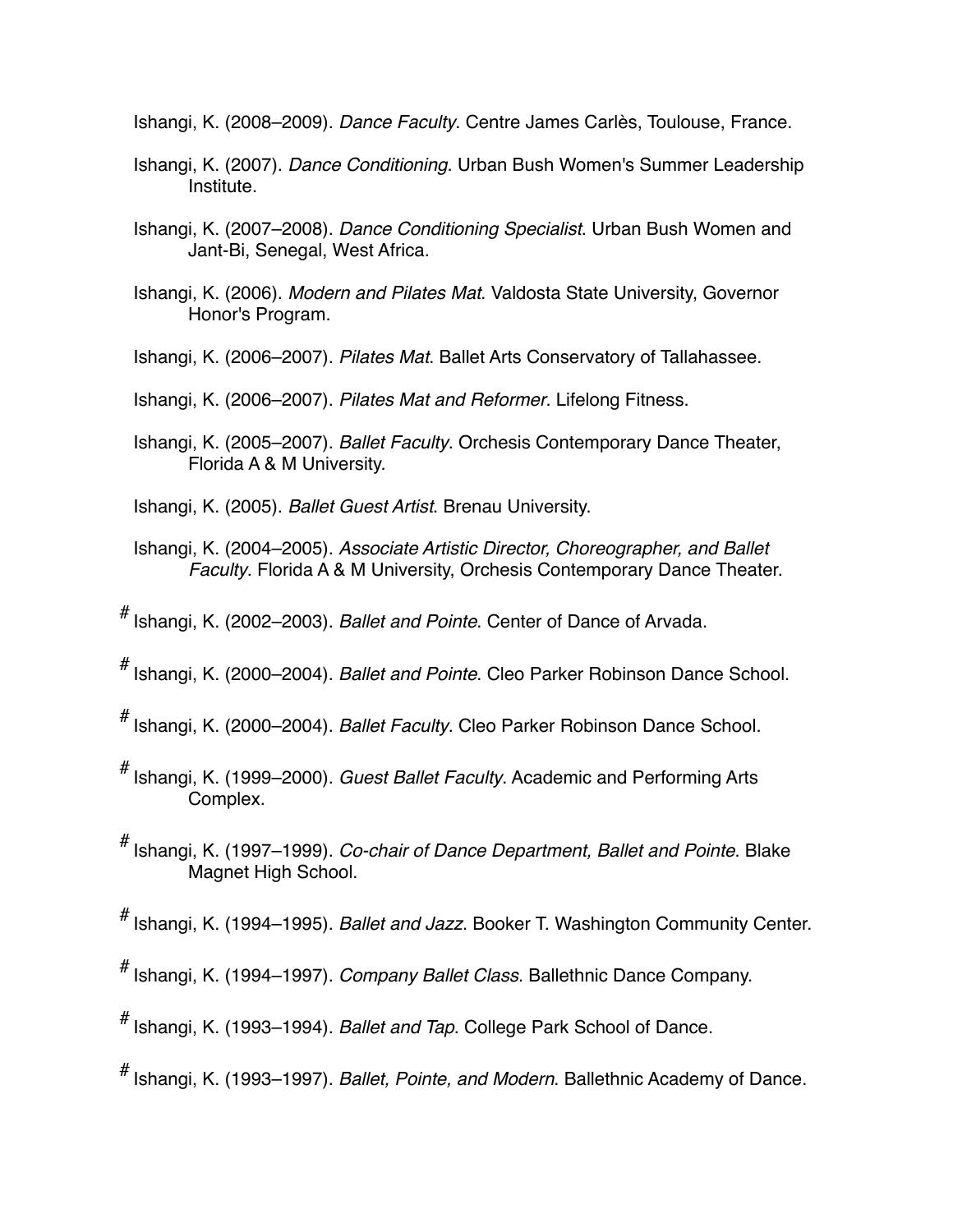# Ishangi, K. (1991–1993). *Ballet, Pointe, and Jazz*. Gainesville School of Ballet.

## **Research and Original Creative Work**

### **Publications**

### **Invited Book Chapters**

Ishangi, K. (contract). *Dancing Across Historically Racists Borders*. Manuscript under contract for publication, Intellects, United Kingdom.

This book anthology allows me to insert my voice into mainstream conversation about adapting studio practices to meet the current demand for choreographic work. April 2021 is the official publishing date.

Ishangi, K. (2021). Dancing Across Historically Racists Borders. In Adesola Akinleye (Ed.), *Re: Claiming Ballet*. Intellect, UK. Retrieved from [https://](https://www.intellectbooks.com/re-claiming-ballet) [www.intellectbooks.com/re-claiming-ballet](https://www.intellectbooks.com/re-claiming-ballet)

This book anthology allows me to insert my voice into mainstream conversation about adapting studio practices to meet the current demand for choreographic work.

### **Presentations**

#### **Invited Keynote and Plenary Presentations at Conferences**

*For invited keynote and plenary presentations at conferences, 100.0% were international in scope.*

Ishangi, K. (presented 2016). *Female Leadership in Dance Medicine*. Plenary presentation at Women in Dance Leadership, Women in Dance Leadership, Baton Rouge, LA. (International)

This panel discussion centered around the needs of Dance and Movement Science.

### **Invited Keynote and Plenary Presentations at Symposia**

*For invited keynote and plenary presentations at symposia, 50.0% were international, 50.0% were national in scope.*

Ishangi, K. (presented 2018, November). Exploring Functional Anatomy through Dunham Technique. Keynote presentation in Jean-Christophe Goddard and James Carlès (Chair), *Corpus Africana: Danser et penser L'Afrique et Ses Diasporas*. Symposium conducted at the meeting of Université Toulouse-Jean Jaurès and Compagnie James Carlès, Université Toulouse-Jean Jaurès, Toulouse, France. (International)

This conference allowed me to expound upon my summer research the FYAP grant supported.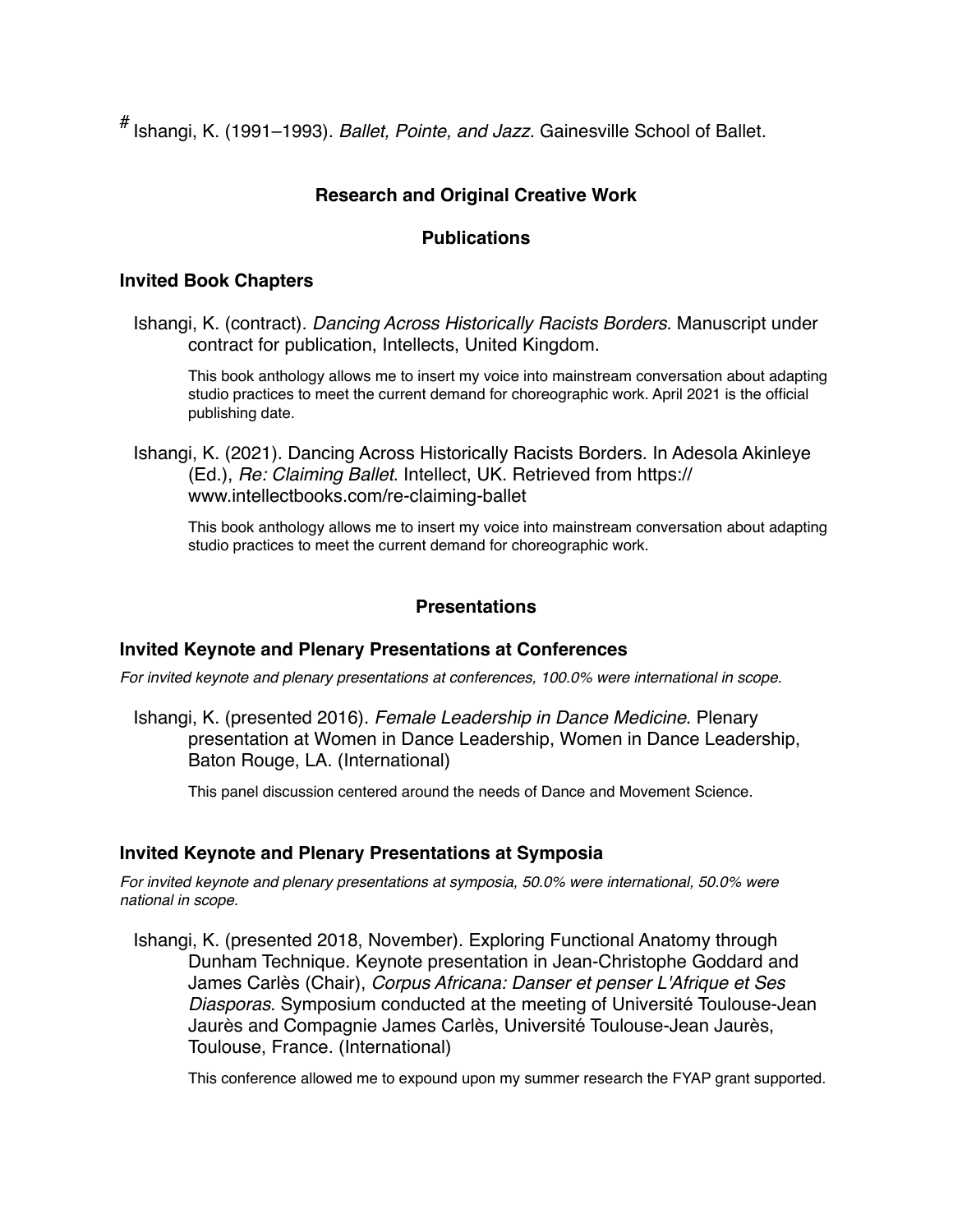Ishangi, K. (presented 2018, February). Self-care as Political Warfare. Keynote presentation in *Social Justice Symposium 2018*. Symposium conducted at the meeting of Florida State University, Tallahassee, FL. (National)

In this presentation, somatic concepts from the Franklin Method were instrumental in helping participants learn how to care for their body, mind, and spirit as they pursue the tiring task of creating social change.

### **Invited Presentations at Conferences**

*For invited presentations at conferences, 70.0% were international, 30.0% were national in scope.*

Ishangi, K. (presented 2022, April). *Evolving, Developing, and Sustaining Somatic Practices in Higher Education Dance Programs*. Presentation at Professional Pathways in Somatic Movement: Building Knowledge, Skills & Practices, International Somatic Movement Education & Therapy Association, Virtual. (International) Retrieved from<https://ismeta.org>

Serving as a co-facilitator and panelist, panel members from various higher education institutions discussed strategies for integrating and growing practices and theoretical concepts within university dance programs.

Ishangi, K. (presented 2021, October). *The Power of Touch: Cueing for Dance Educators and Movement Specialists*. Presentation at Engaging Embodiment: Somatic Applications in Global Health, Education and Social Justice, International Somatic Movement Education and Therapy Association. (International)

The Power of Touch workshop utilizes somatic practices focused on functional anatomy integrated with tactile cueing.

Ishangi, K. (presented 2020, October). *The Power of Touch: Cueing for Dance Educators and Movement Specialists*. Presentation at Engaging Embodiment: Somatic Applications for Global Health, Education and Social Justice, International Somatic Movement Education & Therapy Association, Santa Barbara, CA. (International)

This presentation uses ideas based on functional anatomy to give supportive tactile feedback to participants. Postponed due to COVID.

Ishangi, K. (presented 2020, September). *A Pedagogical Gaze into Functional Anatomy and Tactile Cueing*. Presentation at Dance Science and Somatic Educators, Dance Science and Somatic Educators, St. Charles, Missouri. (National)

Canceled due to COVID.

Ishangi, K. (presented 2020, February). *(re:) claiming ballet: dancing back*. Presentation at Fluid Black Dance Back, Collegium for African Diaspora Dance, Durham, North Carolina. (National) Retrieved from [https://www.cadd-online.org/](https://www.cadd-online.org/2020-conference.html) [2020-conference.html](https://www.cadd-online.org/2020-conference.html)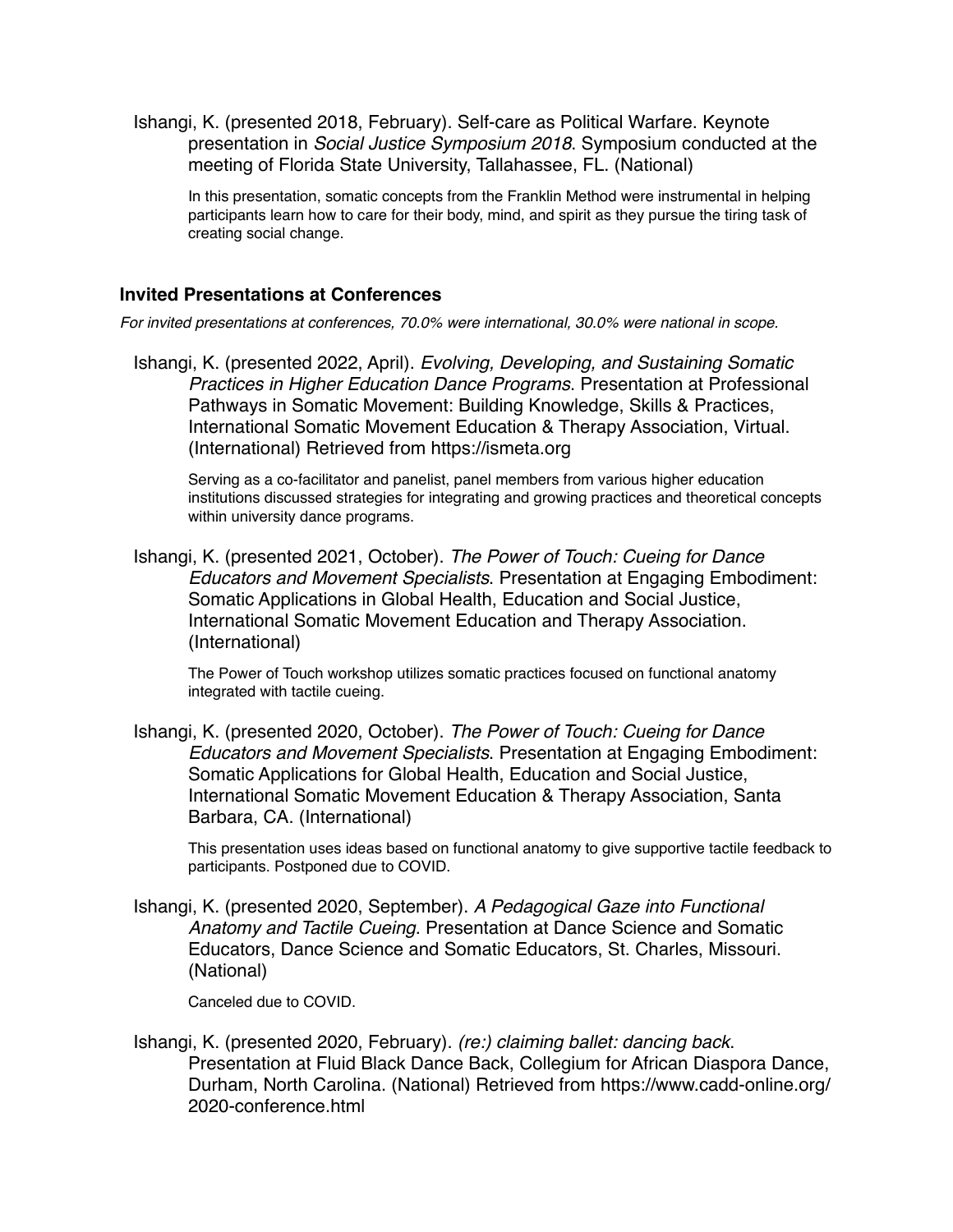As a contributor to the book project (re:) claiming ballet, I was a part of the conference theme "Dancing Back," which featured a panorama of ballet beyond the vantage point of the White mainstream.

Ishangi, K. (presented 2019, June). *A Pedagogical Gaze into Tactile Cueing*. Presentation at Emerging Pathways within Somatic Movement and Dance Education, National Dance Education Organization and International Somatic Movement Education & Therapy Association, New York, New York. (International)

This movement presentation involved examining effective practices in giving tactile feedback to students in dance studio practices.

- Ishangi, K. (presented 2019). *The Anatomically and Medically-Wise Dancer: A 21st Century Approach to Sustaining Healthy Movement*. Presentation at Etched in Stone: Resilient through Time, International Association of Blacks in Dance. (International)
- Ishangi, K. (presented 2018, July). *A Pedagogical Gaze into Functional Anatomy*. Presentation at Making Your Corner of the World a Better Place: Somatics, Science, Pedagogy, and Performance, Somatic Dance Conference, Hobart and William Smith Colleges, Geneva, NY. (International)

This conference was my first opportunity to present at a conference amongst my peers in dance and movement science. It offered a chance to discuss the necessary implementation of functional anatomy in studio practice.

Ishangi, K. (presented 2018, March). *Exploring the Pelvis through Functional Anatomy*. Presentation at the meeting of American College Dance Association Southeast. (National)

This presentation was explicitly for dance educators. I shared my research on the understanding of efficient placement and the role of the pelvis.

Ishangi, K. (presented 2017). *Arthrokinematic Rhythm of the Neck*. Presentation at Franklin Method Educators Continuing Education, Franklin Method Institute, New York, New York. (International)

This presentation allowed me to go deeper in my research surrounding the bone rhythms of the cervical spine.

#### **Refereed Presentations at Conferences**

*For refereed presentations at conferences, 50.0% were international, 50.0% were state in scope.*

Ishangi, K. (presented 2021, January). *Black Women in Our Lives*. Presentation at Looking Back and Thinking Ahead: Black Women in the Arts, Florida State University, Tallahassee, Florida. (State)

This presentation was a panel discussion.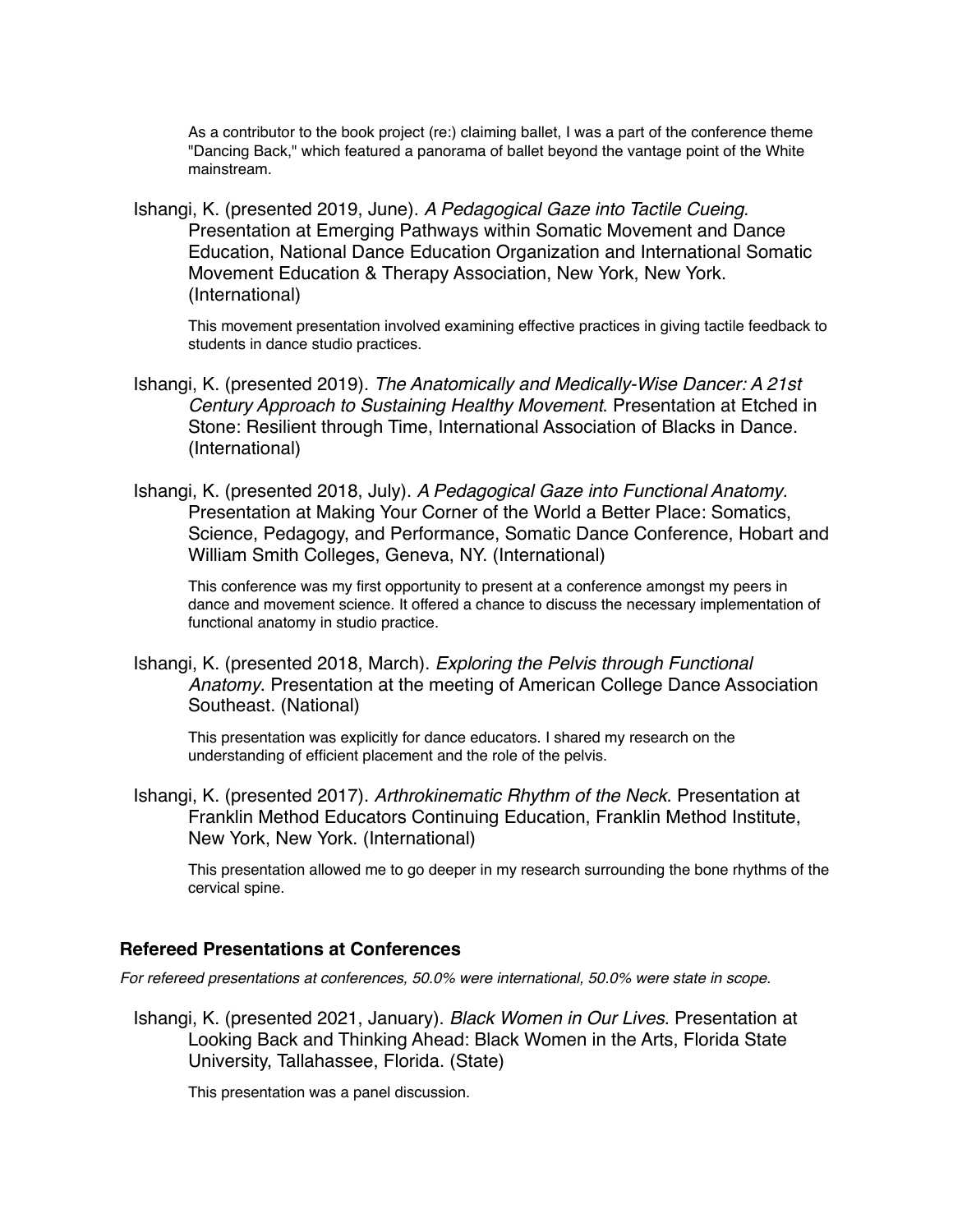Ishangi, K. (presented 2021, January). *Sensing the Centers: Enlivening Self-Awareness*. Presentation at Urban Enneagram, Sirius Encounters. (International)

This presentation integrates somatic practices with concepts of the Enneagram.

#### **Invited Workshops**

*For invited workshops, 50.0% were international, 33.3% were national, 5.6% were regional, 5.6% were state, 5.6% were local in scope.*

Ishangi, K. (2021, December). *The Somatic Enneagram*. Workshop delivered at Sirius Encounters. (International)

This workshop explored the intelligence centers of the head, heart, and body as described by the Enneagram through somatic practice and development.

Ishangi, K. (2021, October). *Zena Rommett Floor-barre*. Workshop delivered at Academic and Performing Arts Complex, Dance, Jackson, MS. (Local)

Students participated in a 90-minutes class exploring pelvic alignment.

Ishangi, K. (2021, May). *Transforming Energy with Somatic Practice*. Workshop delivered at Sirius Encounters, Beyond the Doors. (International)

This presentation explored ways in which somatic practice aids self-awareness and emotional intelligence.

Ishangi, K. (2021, March). *Courage*. Workshop delivered at Artist Seeking Transcendence. (National)

In this presentation, I shared the process of making Not My Enemy, both film and dance concert versions.

Ishangi, K. (2021, February). *Dance Kinesiology and Conditioning*. Workshop delivered at The Links, Incorporated, Rising Stars & Young Achievers. (State)

This presentation discussed aspects of the field of Dance Science.

Ishangi, K. (2020, September). *Exploring the Core through Gyrokinesis*. Workshop delivered at Virginia Commonwealth University, Dance Department. (National)

The workshop explored the anatomical function of the abdominals, pelvic floor, and back through the system of Gyrokinesis.

Ishangi, K. (2020, July). *Developing Somatic Awareness with the Enneagram*. Workshop delivered at The Urban Enneagram, New Orleans, LA. (International)

This workshop supported participants in embodying the three triads of the Enneagram.

Ishangi, K. (2020, July). *Inspired by Dunham*. Workshop delivered at Bates Dance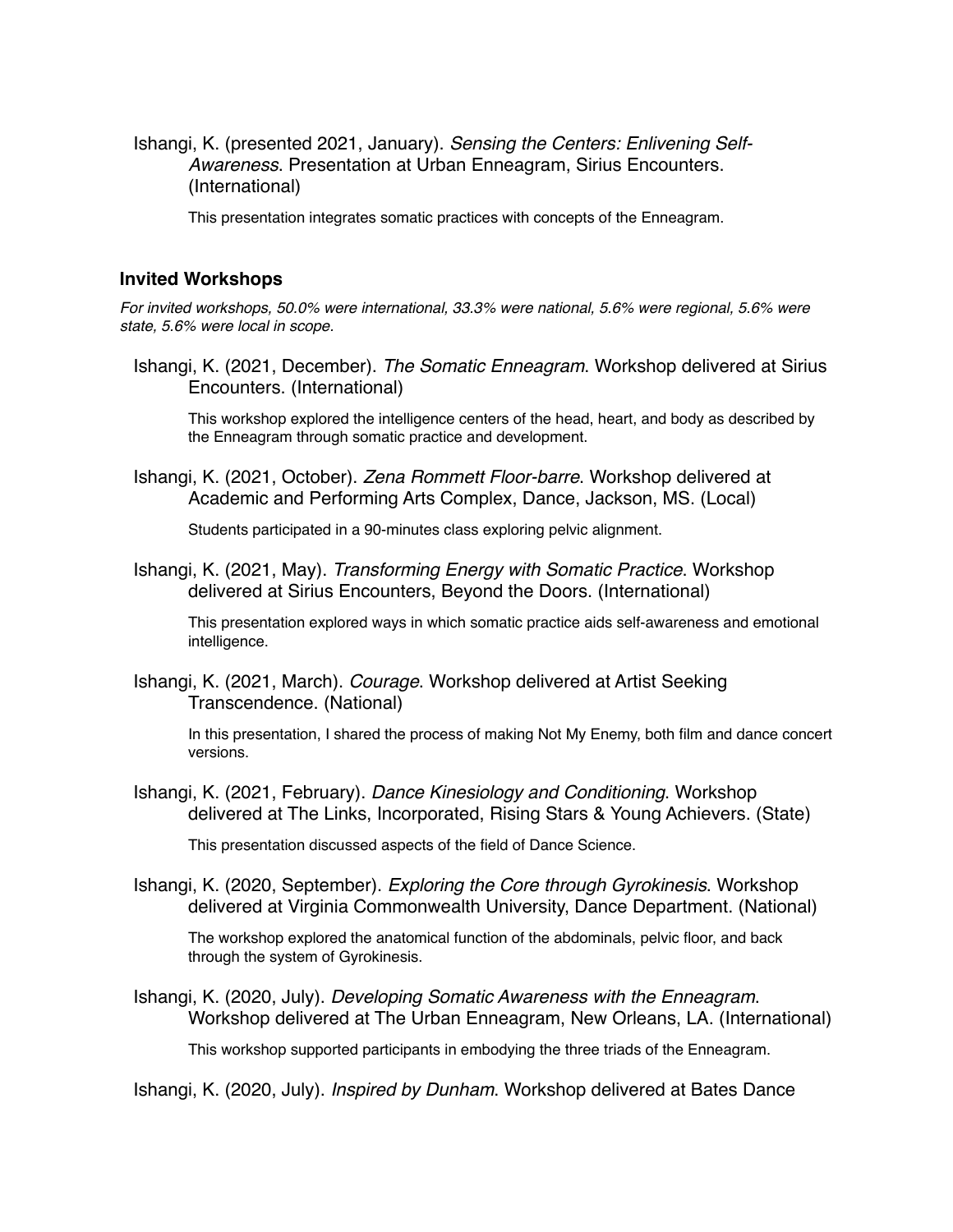Festival, Lewiston, Maine. (International)

I taught a series of workshops using functional anatomy and Dunham Technique. The conference length and format changed due to COVID.

- Ishangi, K. (2020, February). *Applying Functional Anatomy to Dance Technique*. Workshop delivered at American College Dance Association West, Scottsdale, AZ. (National) Retrieved from [https://www.acda.dance/?page\\_id=655](https://www.acda.dance/?page_id=655)
- Ishangi, K. (2019, July). *Orgokinematics of the Heart and Lungs: Expansion through Movement*. Workshop delivered at Urban Bush Women's Summer Leadership Institute, New York, NY. (International)

This workshop allowed participants to better embody the movement of the heart and lungs.

- Ishangi, K. (2019). *Pilates for Dancers: An Approach through Functional Anatomy*. Workshop delivered at International Association of Blacks in Dance, Dayton, OH. (International)
- Ishangi, K. (2018, July). *Pathways of the Foot, Knee and Hip*. Workshop delivered at Urban Bush Women's Summer Leadership Institute, Arizona State University, Tempe, AZ. (International)

This workshop allowed me to help participants become aware of their whole body-- by integrating their mind-body connection with the pathways of the lower leg.

Ishangi, K. (2018, March). *Dance Conditioning: Flexible and Strong Shoulders*. Workshop delivered at American College Dance Association, Coker College, Hartsville, SC. (Regional)

This workshop shared with participants the need for conditioning the shoulders considering the current trends in studio practice.

Ishangi, K. (2017, July). *Conditioning: Establishing an Embodied Practice*. Workshop delivered at Urban Bush Women's Summer Leadership Institute, NYU Tish School of the Arts, New York, NY. (International)

This workshop allowed me to support participants in being connected through their whole body, not just physically but mentally and emotionally.

- Ishangi, K. (2017). *Ballet Technique*. Workshop delivered at Florida State University School of Dance Summer Intensive, Florida State University, Tallahassee, FL. (National)
- Ishangi, K. (2017). *Dance Conditioning*. Workshop delivered at Florida State University School of Dance Summer Intensive, Florida State University, Tallahassee, FL. (National)
- Ishangi, K. (2017). *Dunham Technique*. Workshop delivered at Florida State University School of Dance Summer Intensive, Florida State University, Tallahassee, FL. (National)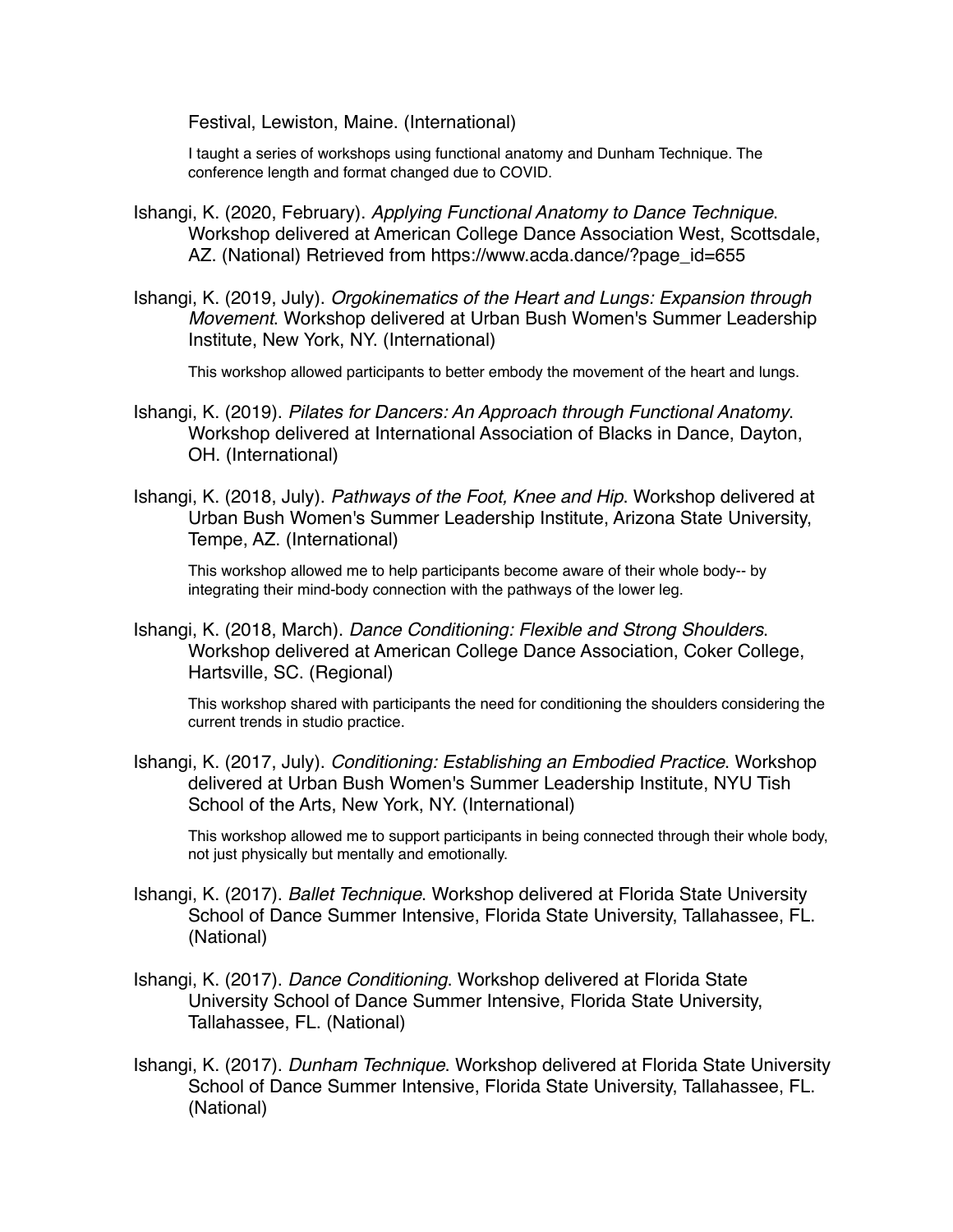Ishangi, K. (2015). *Dance Conditioning*. Workshop delivered at International Association of Blacks in Dance. (International)

#### **Invited Lectures and Readings of Original Work**

*For invited lectures and readings of original work, 8.3% were national, 8.3% were state, 83.3% were local in scope.*

Ishangi, K. (2022, April). *Dancing Abroad*. Delivered at Florida State University School of Dance, Tallahassee, FL. (Local)

This panel discussion shared with students possible avenues toward creating a career path abroad.

Ishangi, K. (2021, November). *Gyrotonic: Exploring the Archway*. Delivered at Florida State University School of Dance. (Local)

This presentation offered students to expand their knowledge, understanding, and use of the Gyrotonic Expansion System.

Ishangi, K. (2021, November). *The Practice of Somatics*. Delivered at Brenau University Dance Department. (Local)

This presentation explored the history and development of somatic practices.

- Ishangi, K. (2021, August). *The Power of Touching: Cueing for Dance Educators and Movement Specialists*. Delivered at Dance Science and Somatic Educators. (National). (Cancelled due to COVID-19)
- Ishangi, K. (2021, March). *A Discussion on Dance Lineage and Pedagogical Practice*. Delivered at Florida State University School of Dance. (Local)

In this lecture, I shared my teaching philosophy based on my dance lineage.

- Ishangi, K. (2021, March). *Not My Enemy: Faculty Work-in-Progress Discussion*. Delivered at Florida State University College of Fine Art. (State)
- Ishangi, K. (2020, October). *A Career in Dance*. Delivered at Florida State University. (Local)

I was a Guest Lecturer in Intro to the Dance Profession. The lecture navigated a career in Education and Dance Science.

Ishangi, K. (2020, April). *Developing a Personal Practice in Dance*. Delivered at Florida State University, School of Dance. (Local)

Forum Panel.

Ishangi, K. (2019, October). *Alumni Panel*. Delivered at Florida State University, School of Dance. (Local)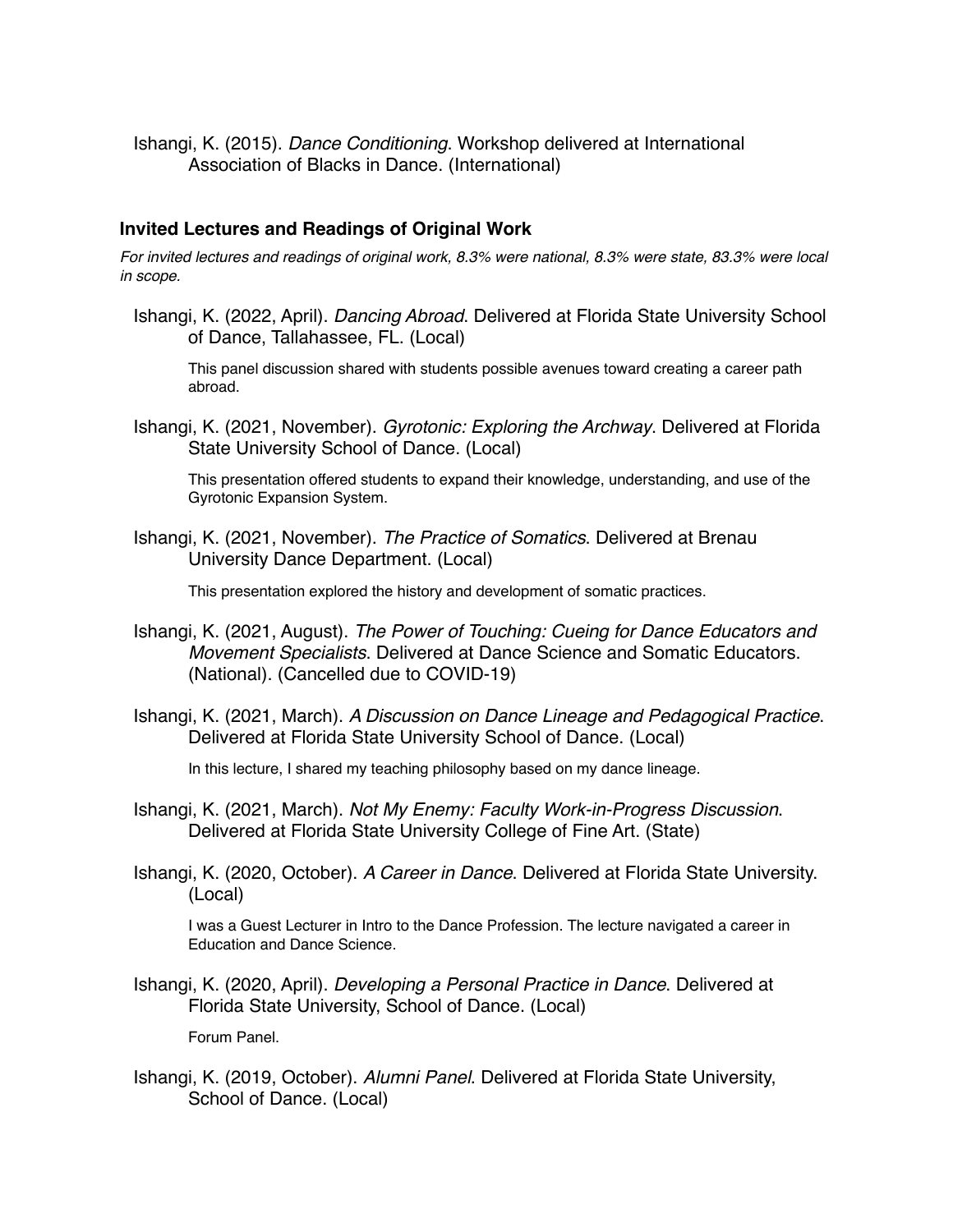Forum panel.

- Ishangi, K. (2018, November). *A Journey into the Dance Sciences*. Delivered at Florida State University, School of Dance, Introduction to the Dance Profession, Tallahassee, FL. (Local)
- Ishangi, K. (2017, November). *Embodied Movement: The Art of Tactile Cueing*. Delivered at Florida State University, School of Dance, Theory and Practice of Dance Technique, Tallahassee, FL. (Local)
- Ishangi, K. (2017, October). *Living and Working Abroad*. Delivered at Florida State University, School of Dance Introduction to the Dance Profession, Tallahassee, FL. (Local)

I delivered a lecture for the Introduction to the Dance Profession course.

# **Master Classes**

*For master classes, 18.2% were international, 18.2% were national, 36.4% were regional, 27.3% were local in scope.*

Ishangi, K. (2022, March). *A Somatic Approach to Dunham Technique*. Master class delivered at University of Maryland, College Park, College Park, Maryland. (Local)

This masterclass engaged somatic approaches within Dunham Technique.

Ishangi, K. (2021, November). *Dunham Technique Master Class*. Master class delivered at Washington & Lee University. (Local)

This class explored functional anatomy while building somatic awareness within the Dunham Technique.

Ishangi, K. (2021). *Exploring the Core with GYROKINESIS®*. Master class delivered at Virginia Common Wealth University Dance Program, Richmond, VA. (Local)

This Masterclass explored the use of the core, including the pelvic floor, gluteal muscles, and abdominals, through the movement vocabulary of Gyrokinesis.

Ishangi, K. (2019, December). *Dunham Master Class*. Master class delivered at Jackson Public Schools, Academic and Performing Arts Complex, Belhaven University, Jackson, MS. (National)

This class offered an opportunity to continue to share my research on functional anatomy and Dunham Technique.

Ishangi, K. (2012). *Dance Conditioning*. Master class delivered at Florida State University, Dance In Paris Study Abroad. (International)

# Ishangi, K. (2000). *Ballet*. Master class delivered at Cutno Dance Center for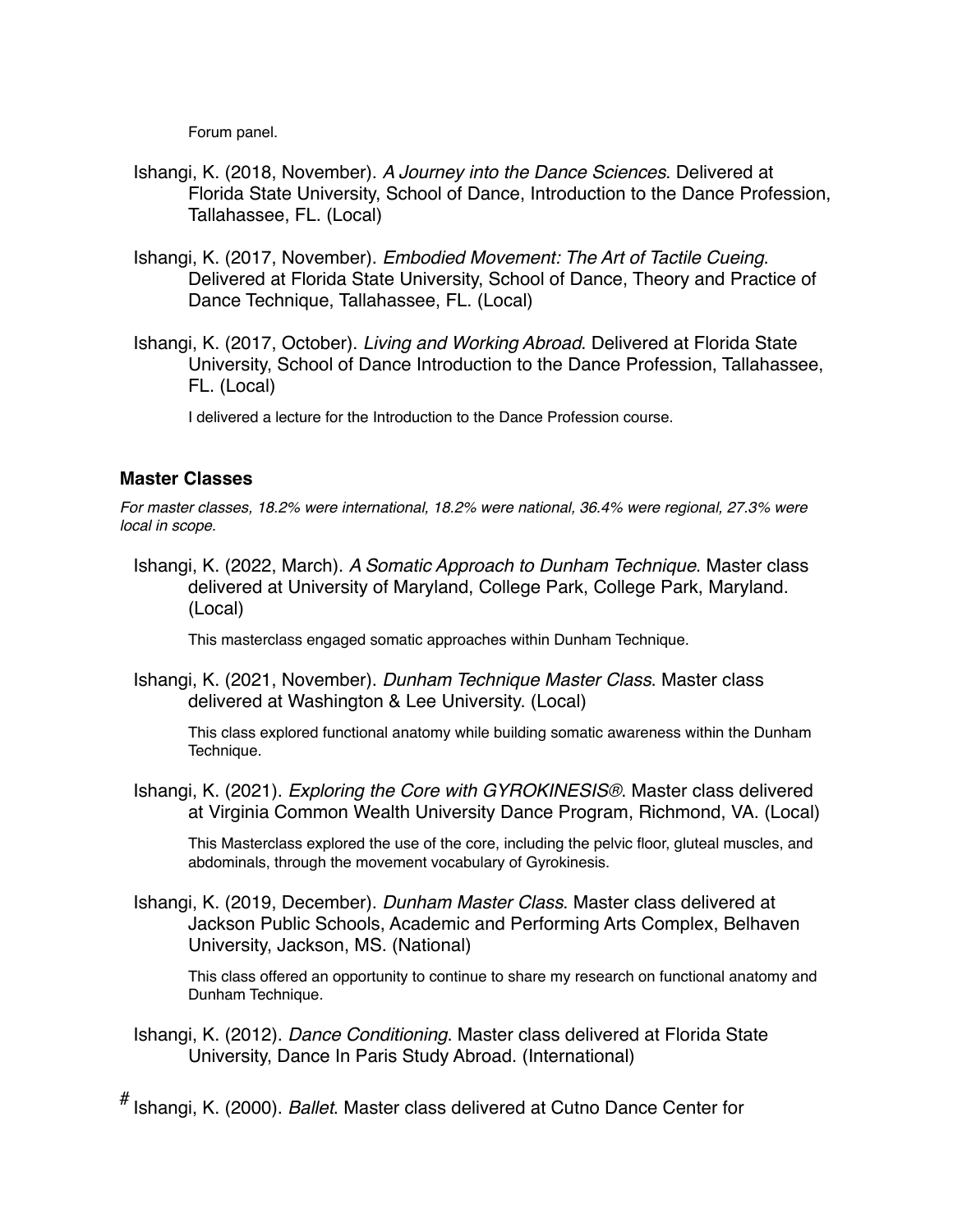Education. (Regional)

- # Ishangi, K. (1999). *Ballet and Jazz*. Master class delivered at Dalton School of Ballet. (Regional)
- # Ishangi, K. (1996). *Ballet Master Class*. Master class delivered at Brenau University. (International)
- # Ishangi, K. (1995). *Ballet Master Class*. Master class delivered at University of Georgia. (National)
- # Ishangi, K. (1995). *Guest Ballet Teacher*. Master class delivered at Gainesville Ballet Company. (Regional)
- # Ishangi, K. (1994). *Ballet Master Class*. Master class delivered at Academic and Performing Arts Complex, Jackson, MS. (Regional)

## **Original Creative Works**

## **Original Choreography**

Ishangi, K. (2020). *Not My Enemy* [Dance film]. Film Presentation.

This 77-minute-long film expands the concepts and ideas from the dance concert version and includes issues in social justice.

Ishangi, K. (2017). *Not My Enemy* [Modern]. New Orleans Contemporary Arts Center.

This dance concert work supports the four pillars of my research agenda: bridging functional movement and conditioning with an artistic process supporting social justice.

Ishangi, K. (2015). *Witnessing* [Contemporary ballet]. Bethune-Cookman University.

This choreographic work offered a conditioning program with a somatic emphasis to help dancers connect to the theme of standing in their best selves.

Ishangi, K. (2014). *Carried by Grace* [Contemporary]. Tulane University.

This work was used as a catharsis for the choreographer and the student performers to consider how to move forward after the passing of a loved one.

Ishangi, K. (2013). *Permettez-vous asseoir* [Contemporary ballet]. Tulane University.

This work was created with the seed of learning how to step back from life and simply be. Student performers engaged in many discussions about learning to accept present states.

Ishangi, K. (2008). *Inner Reflections* [Modern]. Hillsborough Community College.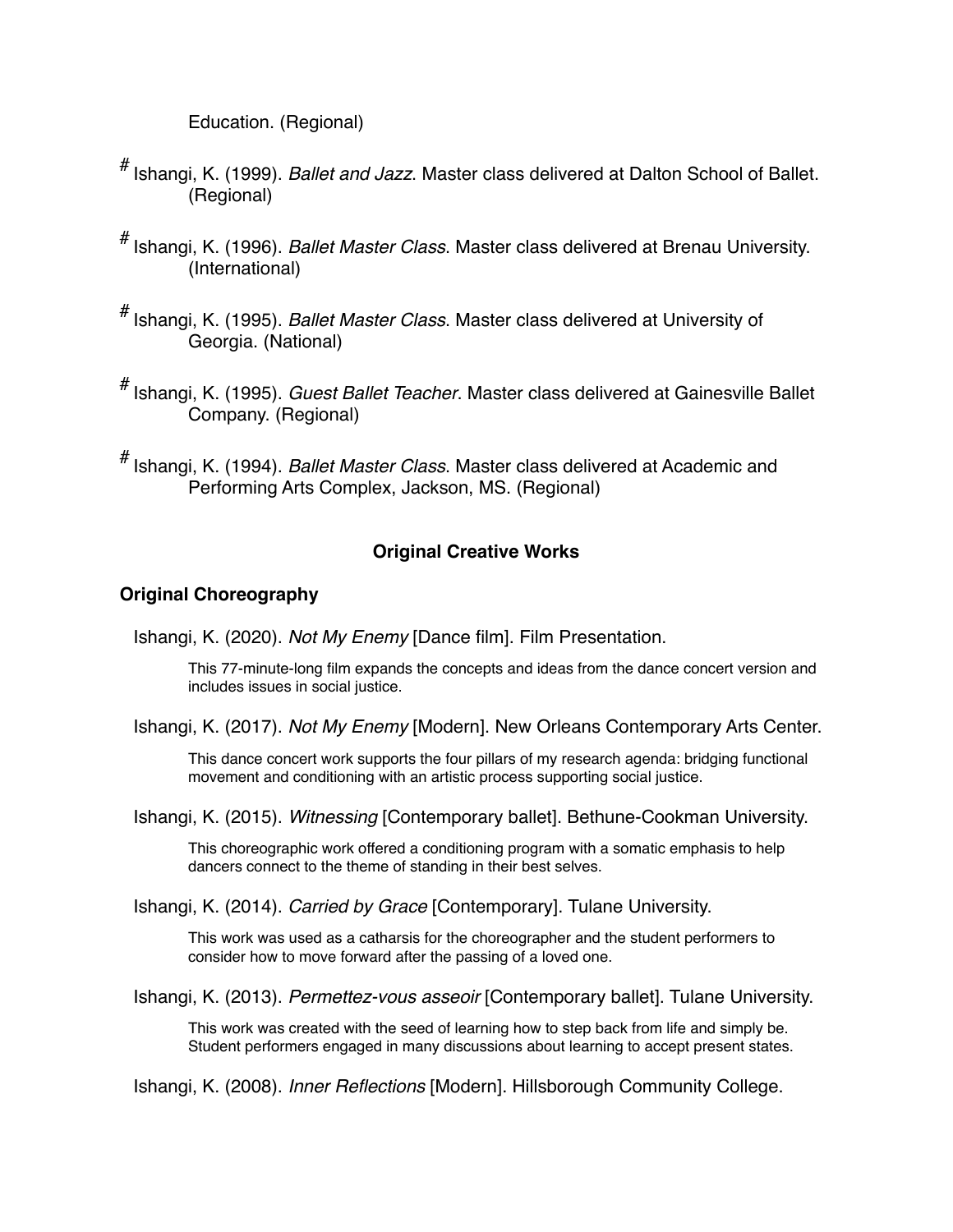Created as a requirement for the MFA degree and began with a study from choreography class surrounding weight and speed.

Ishangi, K. (2005). *Recovered Time* [Contemporary]. Pearce Auditorium, Brenau University.

Work that looks at the need to create social change surrounding childhood trauma.

Ishangi, K. (2005). *Beyond Shadows* [Contemporary]. Florida A & M University.

A work created for students at FAMU; addresses the need to see and embrace our hidden selves.

# Ishangi, K. (1993). *Coming Together* [Modern]. Brenau University.

Created in partial fulfillment of my B. A. at Brenau University.

#### **Performances**

#### **Invited Performances**

- Ishangi, K. (Performer). (2021, November). *Short Ride in a Fast Machine* [Modern dance concert]. [Origination of the work by Dan Wagoner]. [Artistic direction by Rachel Hunter]. Tallahassee, FL: FSU School of Dance.
- Ishangi, K. (Dance Artist). (2020, January). *Ancestors* [Pointe and Afro-Contemporary Concert Dance]. [Origination of the work by Kehinde Ishangi and Irène Tassembedo]. [Artistic direction by Irène Tassembedo]. Ouagadougou, Burkina Faso: Festival International de Danse Ouagadougou.

In preparing for this choreographic work, I used concepts gained through my study of the Dunham Technique, i.e., functional anatomy (somatics) and a personalized conditioning program.

Ishangi, K. (Dance artist). (2020–2022). *Threshold* [360-degree Short Dance Film]. [Origination of the work by Ilana Goldman]. [Artistic direction by Malia Bruker and Ilana Goldman]. Sans Souci Festival of Dance Cinema: Boulder, CO: FSU Center for the Advancement of Human Rights.

This film explores the trauma and resilience of women while using art as a medium for healing. Additional Screenings: ZED Festival Internazionale Video Danza: Bologna, Italy; Agropoli Dance Festival: Agropoli, Italy; Thessaloniki Cinedance International: Thessaloniki, Greece; Virtual Reality Experience Festival: Rome, Italy; Red Dirt Film Festival: Stillwater, OK; North Dakota Human Rights Arts Festival, The Plains Art Museum: Fargo, North Dakota; Through Women's Eyes Film Festival: Sarasota, FL.

Ishangi, K. (Dance Artist). (2019, December). *Boschimanne: Living Curiosities* [Modern concert dance]. [Artistic direction by Kesha McKey]. Contemporary Arts Center: National Performers Network.

This performance was an invitation to the annual National Performers Network conference.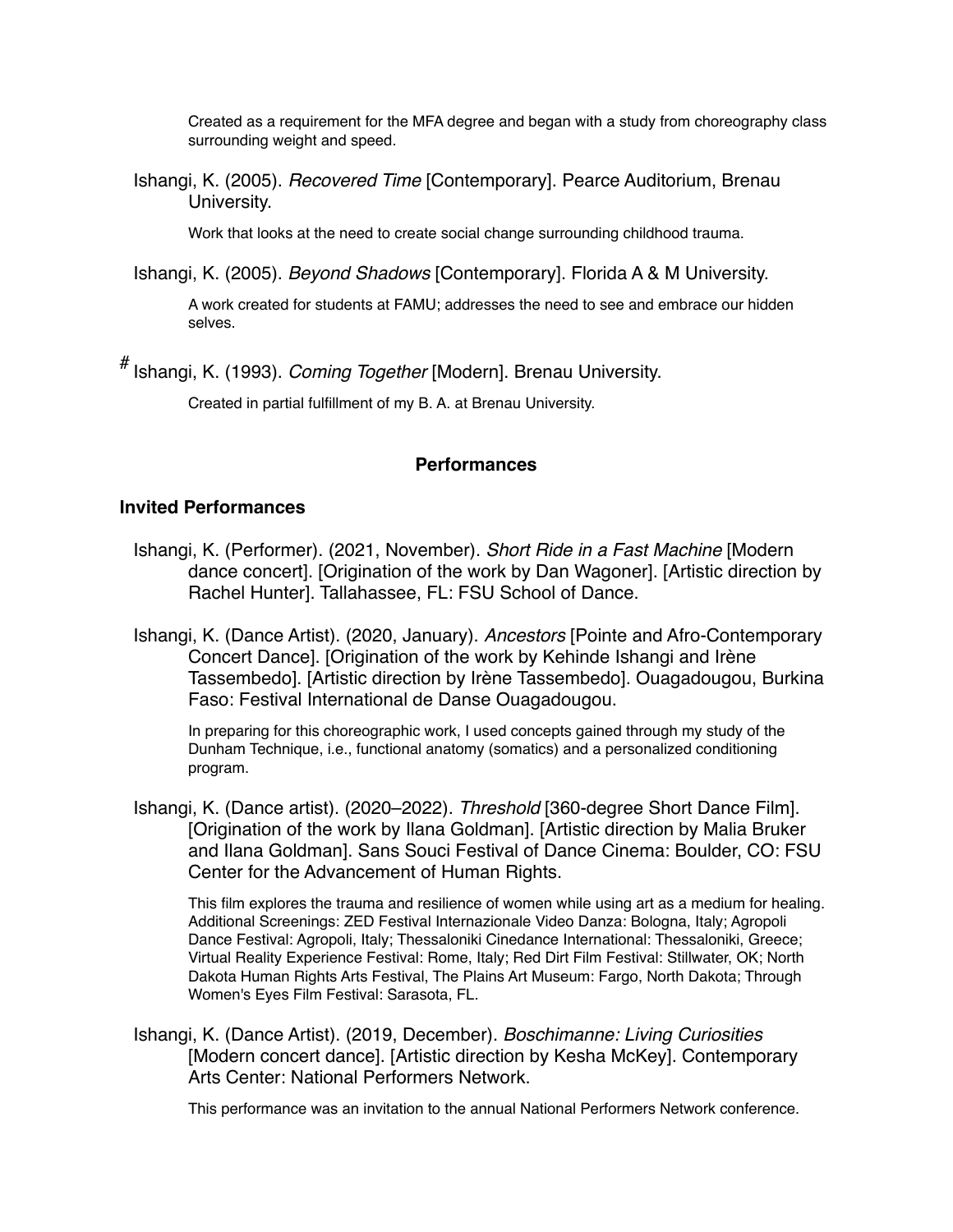Ishangi, K. (Soloist). (2018, November). *Hommage à Katherine Dunham* [Dance concert]. [Origination of the work by Dance choreography]. [Artistic direction by Kehinde Ishangi]. Centre culturel Henri Desbals, Toulouse, France: Université Toulouse-Jean Jaurès and Compagnie James Carlès.

I created this work to support my lecture presentation during this conference and honor the dance legacy of Katherine Dunham, utilizing the somatic lens I bring to her work.

Ishangi, K. (Choreographer). (2018, November). *Not My Enemy* [Dance concert]. [Origination of the work by KM Dance Project]. [Artistic direction by Kehinde Ishangi]. Nancy Smith Fichter Dance Theatre, Tallahassee, FL: FSU School of Dance.

This work supports the four pillars of my research agenda: bridging functional movement and conditioning with an artistic process supporting social justice.

Ishangi, K. (Soloist). (2018, November). *What lies beneath* [Dance concert]. [Origination of the work by Kehinde Ishangi]. [Artistic direction by Kehinde Ishangi]. Centre culturel Henri Desbals, Toulouse, France: Université Toulouse-Jean Jaurès and Compagnie James Carlès.

I created this solo during my tenure as an MFA candidate. The work addresses the healing of childhood trauma.

Ishangi, K. (Ensemble). (2018, July). *You, Me, We: Understanding Internalized Racial Oppression & How It Manifests in Our Artistic Community* [Dance Concert]. [Origination of the work by Dance choreography]. [Artistic direction by Vincent Thomas and Jawole Zollar]. Galvin Playhouse, Tempe, AZ: Arizona State University.

This is a collaborative performance directed by Jawole Zollar and Vincent Thomas showcasing the conference's theme through movement, text, and song.

Ishangi, K. (Soloist). (2017, August). *Moving Through* [Dance Concert]. [Origination of the work by Dance Choreography]. [Artistic direction by Kesha McKey]. Contemporary Arts Center, New Orleans, LA: Contemporary Arts Center.

This work was commissioned by KM Dance Project to support the theme of moving through obstacles.

- Ishangi, K. (Soloist). (2017). *The Power of the Black Feminine* [Dance Concert]. [Origination of the work by Kesha McKey]. [Artistic direction by Stephanie McKee]. Contemporary Arts Center, New Orleans, LA: Junebug Productions.
- Ishangi, K. (Ensemble). (2017). *Walking with Pearl Southern Diaries* [Dance Concert]. [Origination of the work by Dance choreography]. [Artistic direction by Jawole Wila Jo Zollar]. Nancy Smith Ficther Theater, Tallahassee, FL: Florida State University School of Dance.

Ishangi, K. (Rehearsal Director, Conditioning Coach). (2017). *Walking with 'Trane*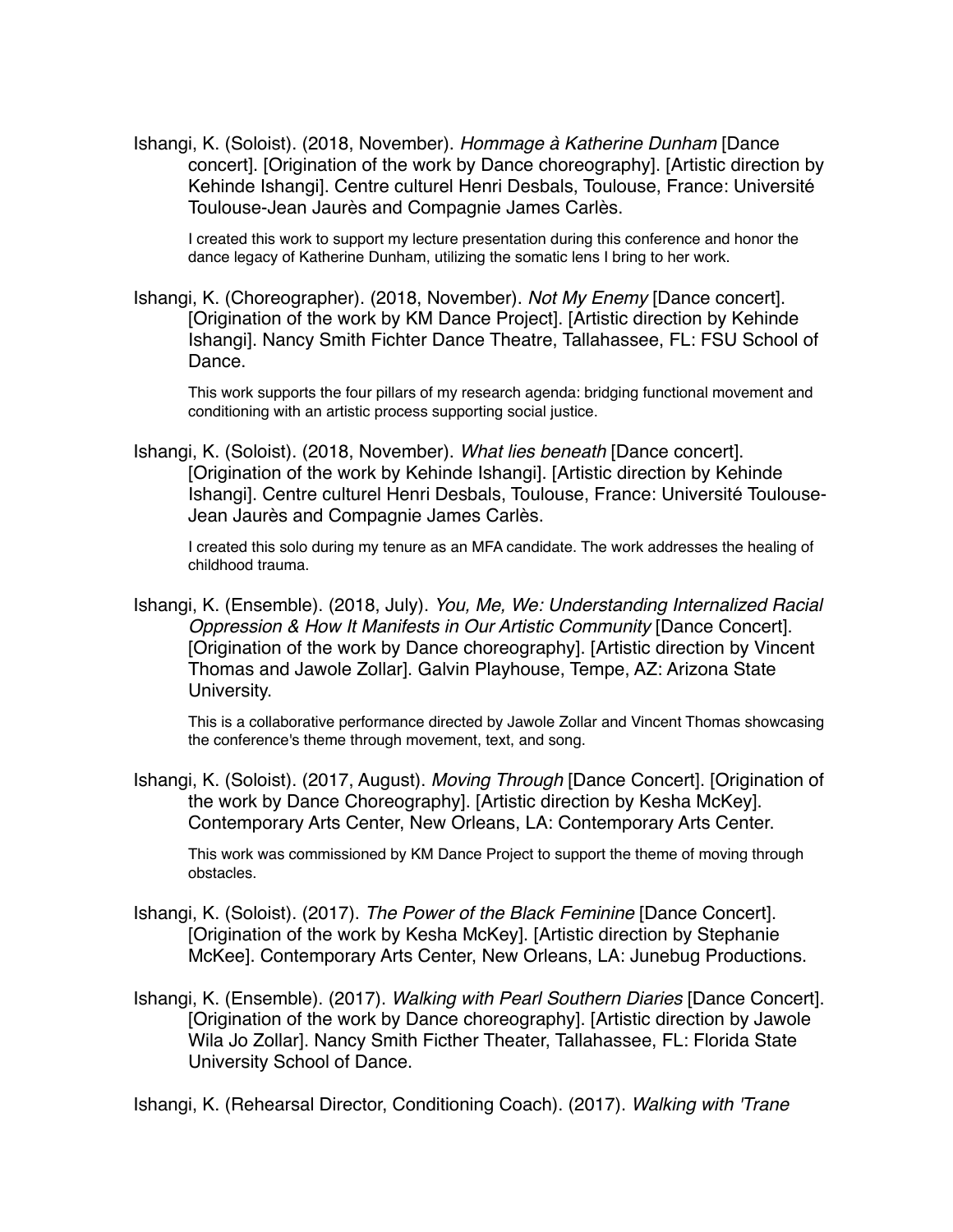[Dance Concert]. [Origination of the work by Dance choreography]. [Artistic direction by Jawole Wila Jo Zollar]. Nancy Smith Ficther Theater, Florida State University, Tallahassee, FL: Florida State University, School of Dance.

- Ishangi, K. (Dancer, soloist). (2015). *Boschimanne: Living Curiosities* [Dance concert]. [Origination of the work by Dance choreography]. [Artistic direction by Kesha McKey]. Contemporary Arts Center, New Orleans, LA: KM Dance Project.
- Ishangi, K. (Soloist). (2015). *Evangaline* [Dance Concert]. [Origination of the work by Dance choreography]. [Artistic direction by Maritza Mercado-Narcisse]. Dancing Grounds, New Orleans, LA: Dancing Grounds.
- Ishangi, K. (Soloist). (2015–2016). *Origins of Life* [Dance concert]. [Origination of the work by Dance choreography]. [Artistic direction by Carol BeBelle and Kesha McKey]. Loyola University, New Orleans, LA: Ashe Cultural Arts Center and KM Dance Project.
- Ishangi, K. (Dancer, main character). (2015–2016). *Sea of Common Catastrophe* [Dance theater production]. [Artistic direction by Jeff Becker]. Catapult: Arts Spot Productions.
- Ishangi, K. (Dance ensemble). (2015). *The Agency* [The Agency]. [Origination of the work by Dance choreography]. [Artistic direction by Maritza Mercado-Narcisse]. Dancing Grounds, New Orleans, LA: Dancing Grounds.
- Ishangi, K. (Dancer). (2015–2016). *The Many* [Dance Concert]. [Origination of the work by Dance choreography]. [Artistic direction by Maritza Mercado-Narcissee]. Dancing Grounds, New Orleans, LA: Dancing Grounds.
- Ishangi, K. (Dancer, soloist). (2015). *Vessels* [Dance concert]. [Origination of the work by Dance choreography]. [Artistic direction by Kesha McKey]. Contemporary Arts Center, New Orleans, LA: KM Dance Project.
- Ishangi, K. (Soloist). (2014). *The Most Important Thing* [Dance site specific]. [Origination of the work by Dance choreography]. [Artistic direction by Marion Spencer]. Dancing Grounds, New Orleans, LA: Dancing Grounds.
- Ishangi, K. (Soloist). (2012). *SOULZ* [musical]. [Artistic direction by Dawn Chevrotin]. Paris, France: American Church, Paris France.
- Ishangi, K. (Soloist). (2011). *Ciel et Terre* [dance concert]. [Origination of the work by dance choreography]. [Artistic direction by Georges Momboye]. Paris, France: Compagnie Georges Momboye.
- Ishangi, K. (Dancer, extra). (2009). *Fais danser la poussière* [Dance film]. [Origination of the work by Dance choreography]. [Artistic direction by ELOA Production]. Paris, France: ELOA Production.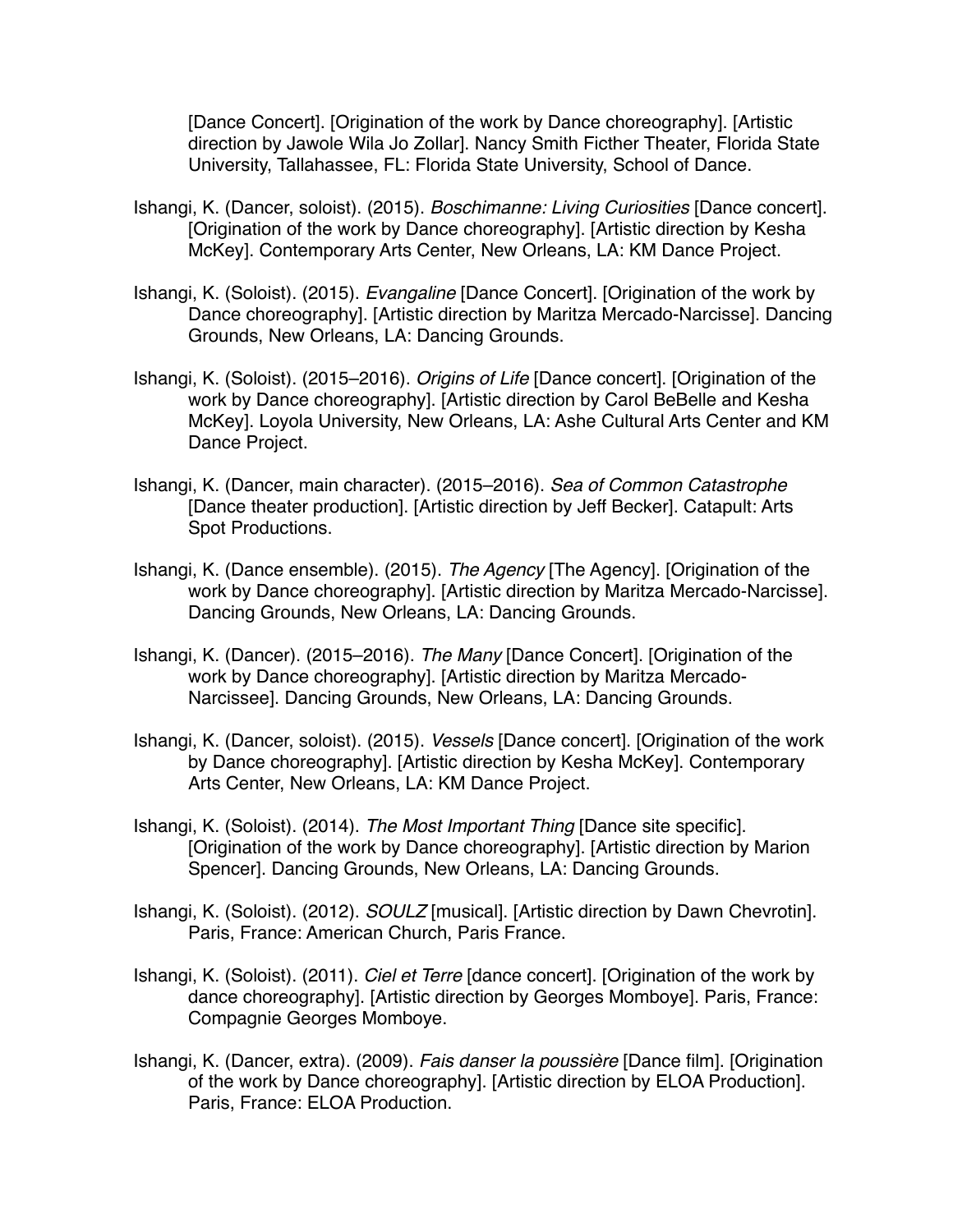- Ishangi, K. (Ensemble). (2009–2011). *Sacre du printemps* [dance concert]. [Artistic direction by Georges Momboye]. Paris, France: Compagnie Georges Momboye.
- Ishangi, K. (Dance ensemble). (2009). *Stage Internazionale Di Danza* [Dance concert]. [Origination of the work by Dance choreography]. [Artistic direction by Geraldine Armstrong]. Torre Dello' Orso Lecce, Italy: Compagnie Armstrong Jazz Ballet.
- Ishangi, K. (Dance soloist). (2008–2009). *Danses et Continents Noirs* [Dance concert]. [Origination of the work by Dance choreography]. [Artistic direction by James Carlès]. Centre National de Danse, Paris, France: Centre National de Danse.
- Ishangi, K. (Ensemble). (2006). *POND* [dance concert]. [Origination of the work by dance choreography]. [Artistic direction by Alwin Nikolais, Choreographer]. Florida State University.
- Ishangi, K. (Soloist). (2006). *Steps in the Street*. [Artistic direction by Martha Graham, restaged by Kim Jones]. Florida State University.
- Ishangi, K. (Pearl, soloist). (2006). *The Scarlet Letter* [dance concert]. [Artistic direction by Heather Maloy]. Terpsicorps Dance Theatre, Asheville, NC.
- Ishangi, K. (Shelter, ensemble). (2005). *An Evening of Dance* [dance concert]. [Origination of the work by dance choreography]. [Artistic direction by Jawole Zollar]. Florida State University.
- Ishangi, K. (Shadeless.. peopled, Soloist). (2004). *An Evening of Dance* [dance concert]. [Origination of the work by dance choreography]. [Artistic direction by Anthony Morgan]. Florida State University, Dance Department.
- # Ishangi, K. (Ensemble). (2002). *Roots International Festival* [dance concert]. [Origination of the work by dance choreography]. [Artistic direction by Kwame Ishangi]. Gambia, West Africa: Ishangi African Dancers.
- # Ishangi, K. (Soloist). (2000). *Porgy and Bess* [dance concert]. [Origination of the work by Dance choreography]. [Artistic direction by Ann Williams]. Dallas Black Dance Theater.
- # Ishangi, K. (Soloist, Waltz of the Flowers). (1999). *Urban Nutcracker* [dance concert]. [Origination of the work by dance choreography]. [Artistic direction by Waverly Lucas]. Ballethnic Dance Company.

# Ishangi, K. (Sugar Plum Fairy). (1998). *Nutcracker* [dance concert]. [Origination of the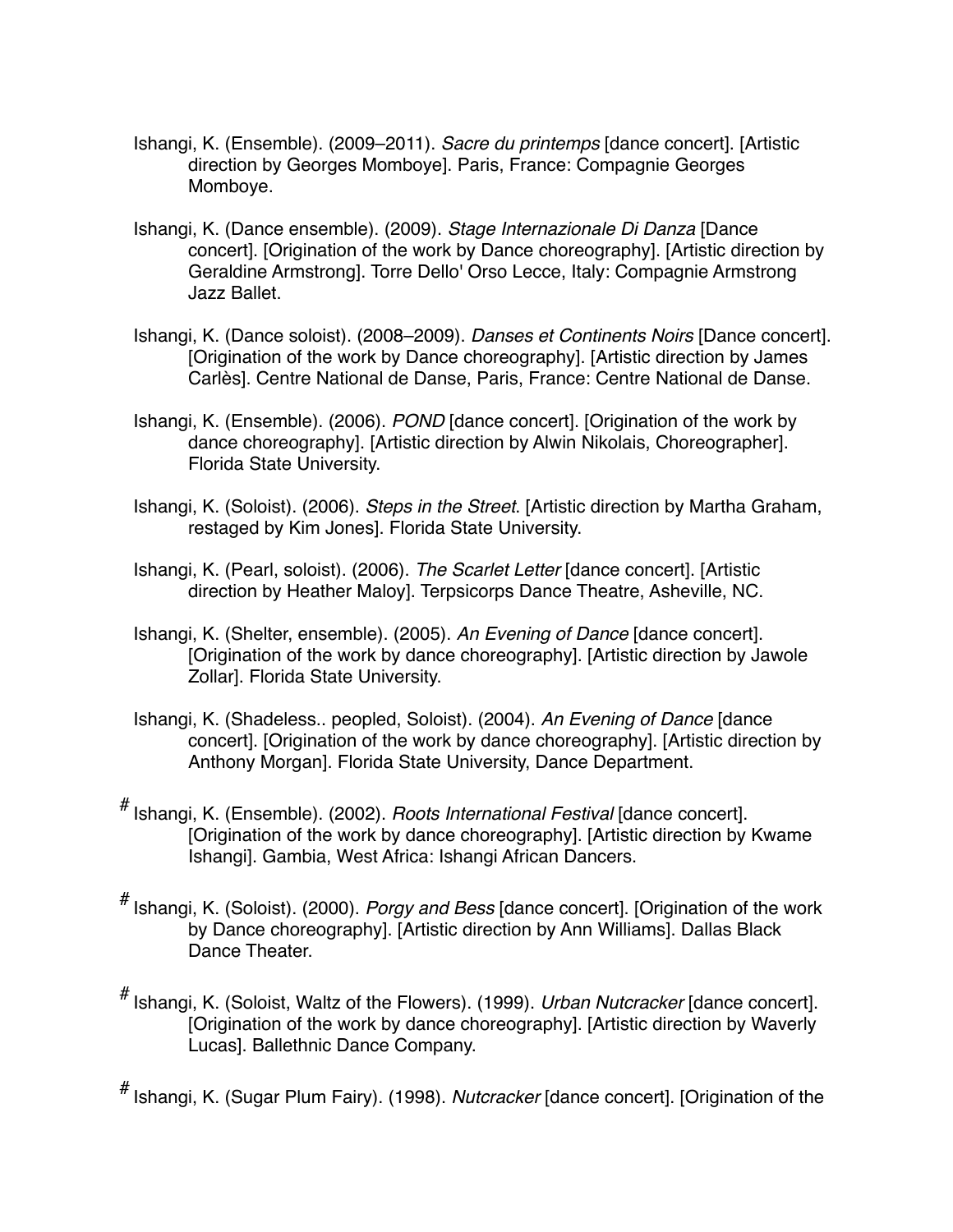work by dance choreography]. [Artistic direction by Florida Dance Theater]. Lakeland, FL: Florida Dance Theater.

### **Juried Performances**

- Ishangi, K. (Soloist). (2018, March). *ACDA Faculty Concert* [Dance concert]. [Origination of the work by Dance choreography]. [Artistic direction by Kehinde Ishangi]. Coker College, Hartsville, SC: Coker College.
- Ishangi, K. (Soloist). (2018). *Boschimanne: Living Curiosities* [Dance concert]. [Origination of the work by KM Dance Project, Dance choreography]. [Artistic direction by Kesha McKey]. Danspace, New York, NY: Women in Dance Leadership Conference.
- Ishangi, K. (ensemble). (2013). *Southern Voices Dance Festival* [dance concert]. [Origination of the work by dance choreography]. [Artistic direction by Barry Stoneking]. Contemporary Arts Center.
- Ishangi, K. (Soloist). (2008). *Open Flowers* [dance concert]. [Origination of the work by dance choreography]. [Artistic direction by Andy Noble]. American College Dance Association.

# **Contracts and Grants**

# **Contracts and Grants Funded**

Ishangi, K. (Dec 2018–Dec 2019). *Ancestors*. Funded by FSU CRC. Total award \$13,000.

This is a Planning Grant.

Ishangi, Kehinde (PI). (May 2018–Aug 2018). *FYAP: Exploring Biomechanics and Functional Anatomy through Dunham Technique*. Funded by FSU CRC. Total award \$20,000.

# **Additional Research or Original Creative Work Not Reported Elsewhere**

Ishangi, K. (2021). *Self-Care as Generational and Community Healing*. Urban Bush Women.

Ishangi, K. (2021). *Composed Writing Retreat*. Inkwell.

A scholarly writing retreat to strengthen my ability to publish.

Ishangi, K. (2021). *Teaching Functional Anatomy with the Franklin Method*. Florida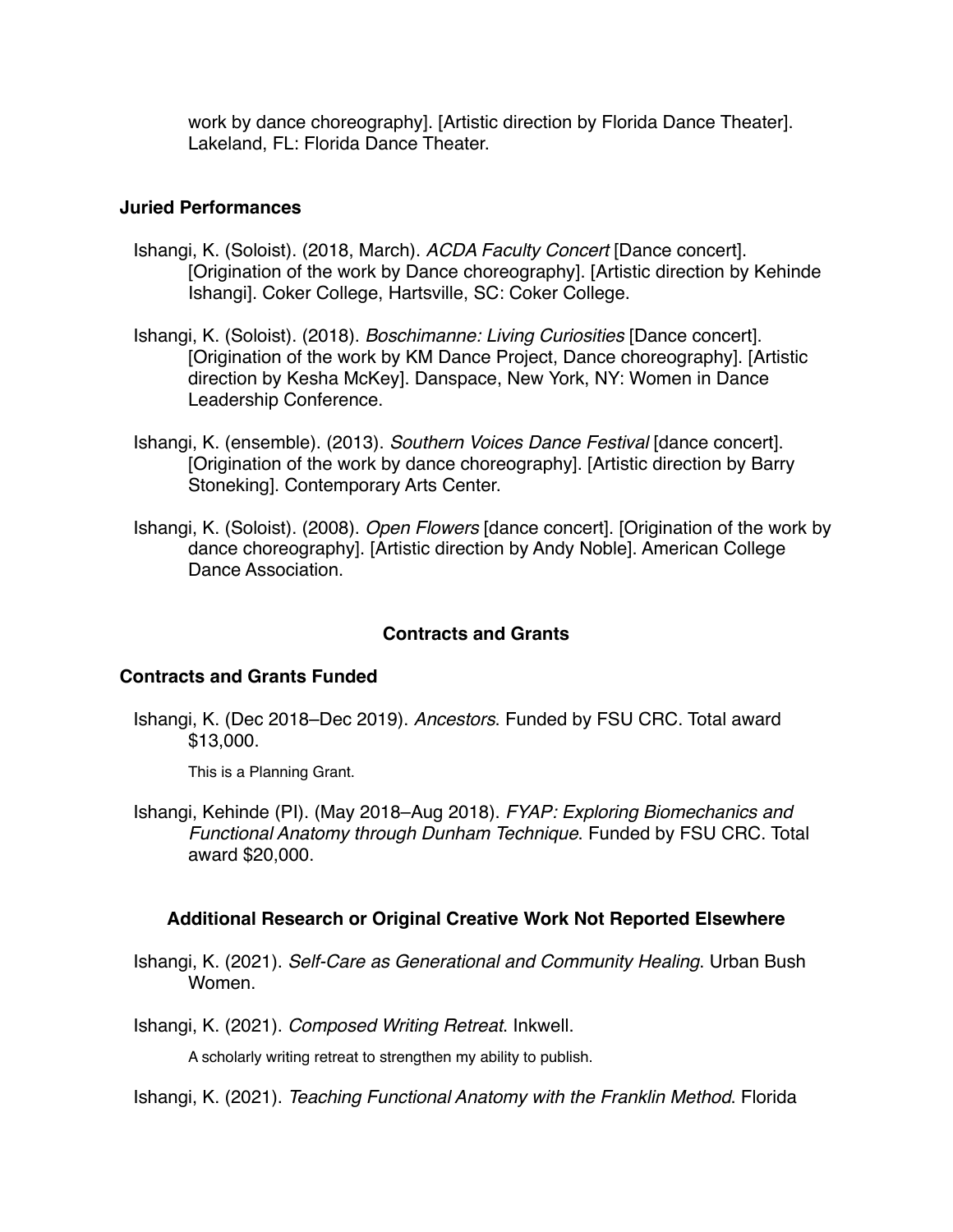State University School of Dance Young Dancer's Workshop.

Franklin Method enables dancers to visualize, understand better, and embody anatomical function. Each class will focus on an improved sense of alignment and body awareness, leading to better neuromuscular connections and greater efficacy.

### **Service**

### **Florida State University**

#### **FSU College Service**

Member, Faculty Senate (2021–present).

Member, College of Fine Art Associate Dean Search Committee (2019–2020).

Member, College of Fine Arts Dean's Travel Grant (2018).

### **FSU Department Service**

Instructor, Young Dancers Workshop (2017–present).

Member, Dancer Wellness Committee (2016–present).

I work two hours a week to support dancers' physical well-being and attend weekly staff meetings and dancer consultations.

Instructor, Company Warm-up (2016–present).

Each concert within the School of Dance has a company warm-up to prepare the cast for the evening's concert. In addition, I offer a ballet warm-up for Evening of Dance and Days of Dance.

Chair, Student Support Committee (2018–2022).

The committee acts as an intermediary between the students and the faculty. In addition, I organize student conferences twice each semester and, as needed, support the success of each SoD student.

Member, Promotion and Tenure (2018).

Member, ACDA Adjudicating Panel (2018).

I was invited by the chair of the School of Dance and other colleagues to be a part of the selection committee for the American College Dance Association (ACDA), in selecting three works to represent our school in this year's conference.

Member, Assessment Committee (2016–2018).

Member, Ballet Search Committee (2018).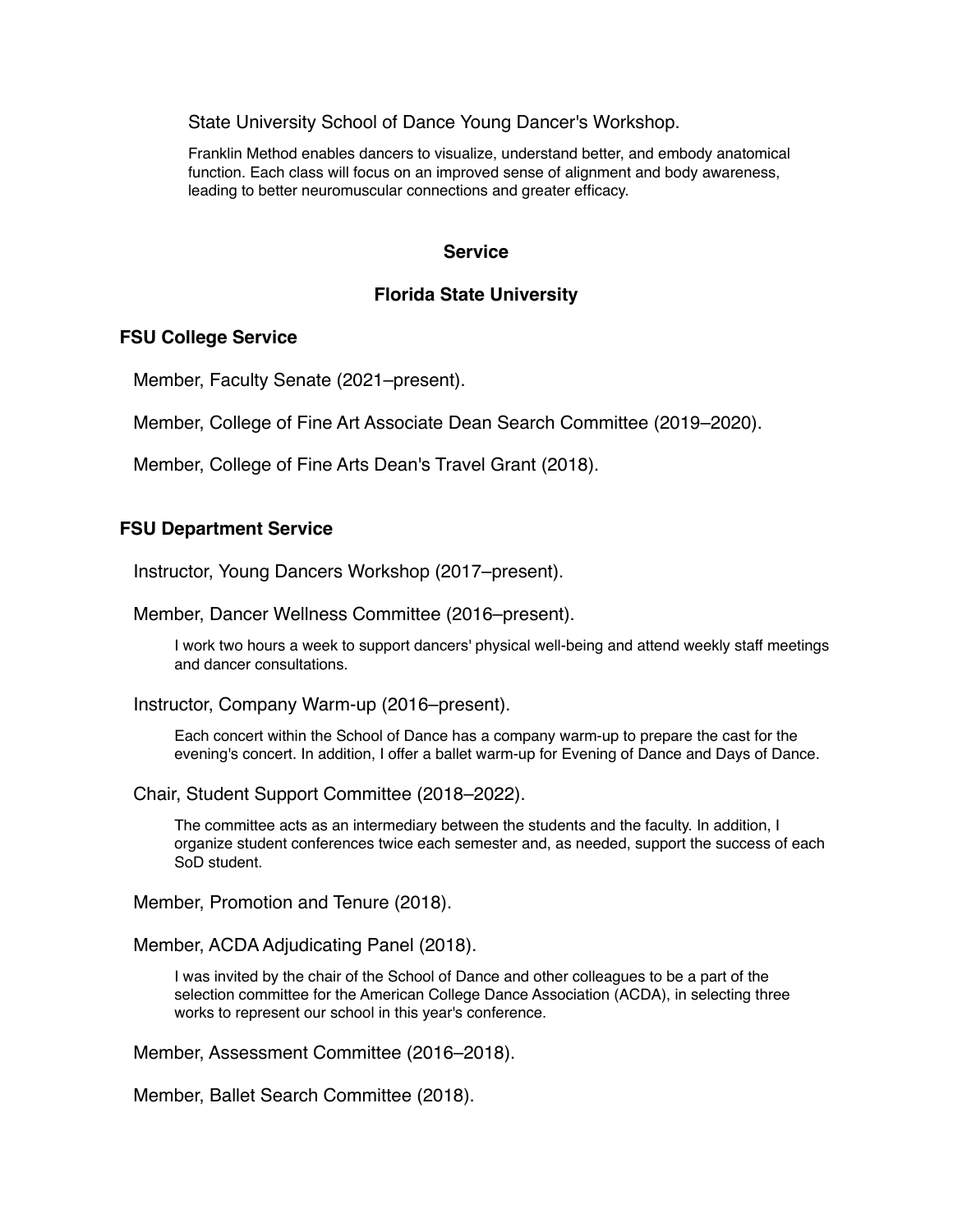I supported the international search for a new Tenure-tracked Ballet Faculty Member.

Taught Ballet portion of the audition, Audition (2016–2017).

I was not officially on this committee; I assisted with the committee's needs.

## **FSU Program Service**

Program Director, Dance In Paris Study Abroad Program (2019–present).

As Program Director, I organize, plan, and teach a month-long educational experience in Paris, France.

### **The Profession**

#### **Service to Professional Associations**

- Education Mentor, Prepare, support, and assist international training program participants in completing the course work at their appropriate level of training, Franklin Method International (2022–present).
- Board of Directors, International Somatic Movement Educators and Therapists (2021– present).

### **Service to Other Universities**

External Evaluator, *Virginia Common Wealth University* (2021–present).

Scott Puttman invited me to review and evaluate Associate Professor Elgie Gaynell Sherrod.

Dance Department Board Member, *Wallace State Community College* (2018– present).

Adjudicator for DA 420 and DA 319, Dance Composition, *Brenau University* (2020).

Professor Madia Cooper invites colleagues to offer feedback to dance majors enrolled in Dance Composition. Adjudicators review the students' final presentation.

Adjudicator, *American College Dance Association West* (2020).

Adjudicator, *American College Dance Association East-Central* (2019).

Adjudicator, *Brenau University* (2018).

Brenau hosts an annual festival and invites artists in the field to adjudicate this juried event.